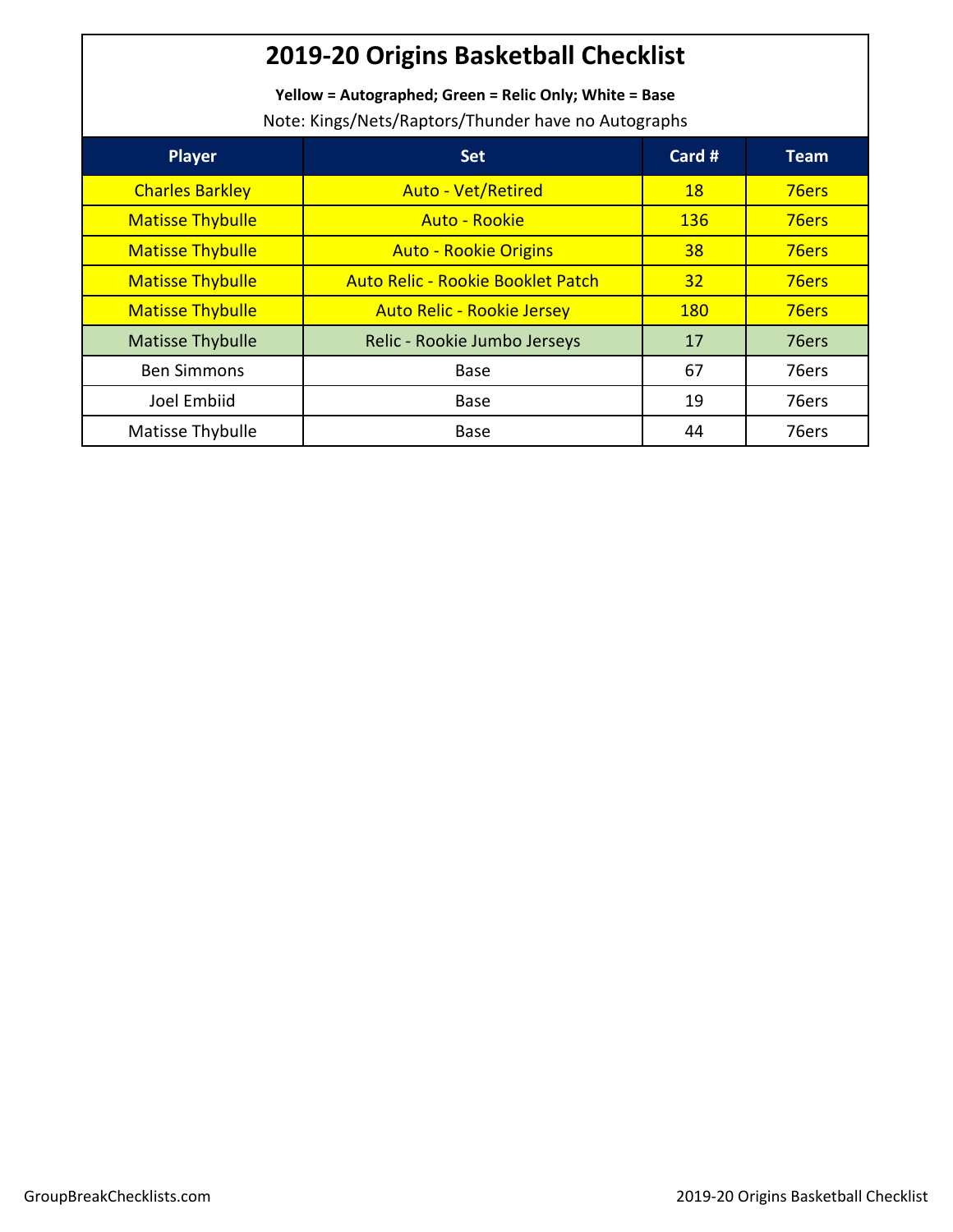| <b>Player</b>         | <b>Set</b>                                   | Card #         | <b>Team</b>    |
|-----------------------|----------------------------------------------|----------------|----------------|
| CJ McCollum           | Relic - Origins Vet/Retired Memorabilia      | 19             | <b>Blazers</b> |
| <b>Damian Lillard</b> | <b>Auto - Vet/Retired</b>                    | 5              | <b>Blazers</b> |
| <b>Nassir Little</b>  | <b>Auto - Rookie</b>                         | <b>118</b>     | <b>Blazers</b> |
| <b>Nassir Little</b>  | <b>Auto - Rookie Origins</b>                 | <b>20</b>      | <b>Blazers</b> |
| <b>Nassir Little</b>  | <b>Auto - Six Star Six Player Signatures</b> | $\overline{2}$ | <b>Blazers</b> |
| <b>Nassir Little</b>  | <b>Auto Relic - Rookie Booklet Patch</b>     | 14             | <b>Blazers</b> |
| <b>Nassir Little</b>  | <b>Auto Relic - Rookie Jersey</b>            | <b>152</b>     | <b>Blazers</b> |
| CJ McCollum           | <b>Base</b>                                  | 72             | <b>Blazers</b> |
| Damian Lillard        | <b>Base</b>                                  | 74             | <b>Blazers</b> |
| Nassir Little         | Base                                         | 27             | <b>Blazers</b> |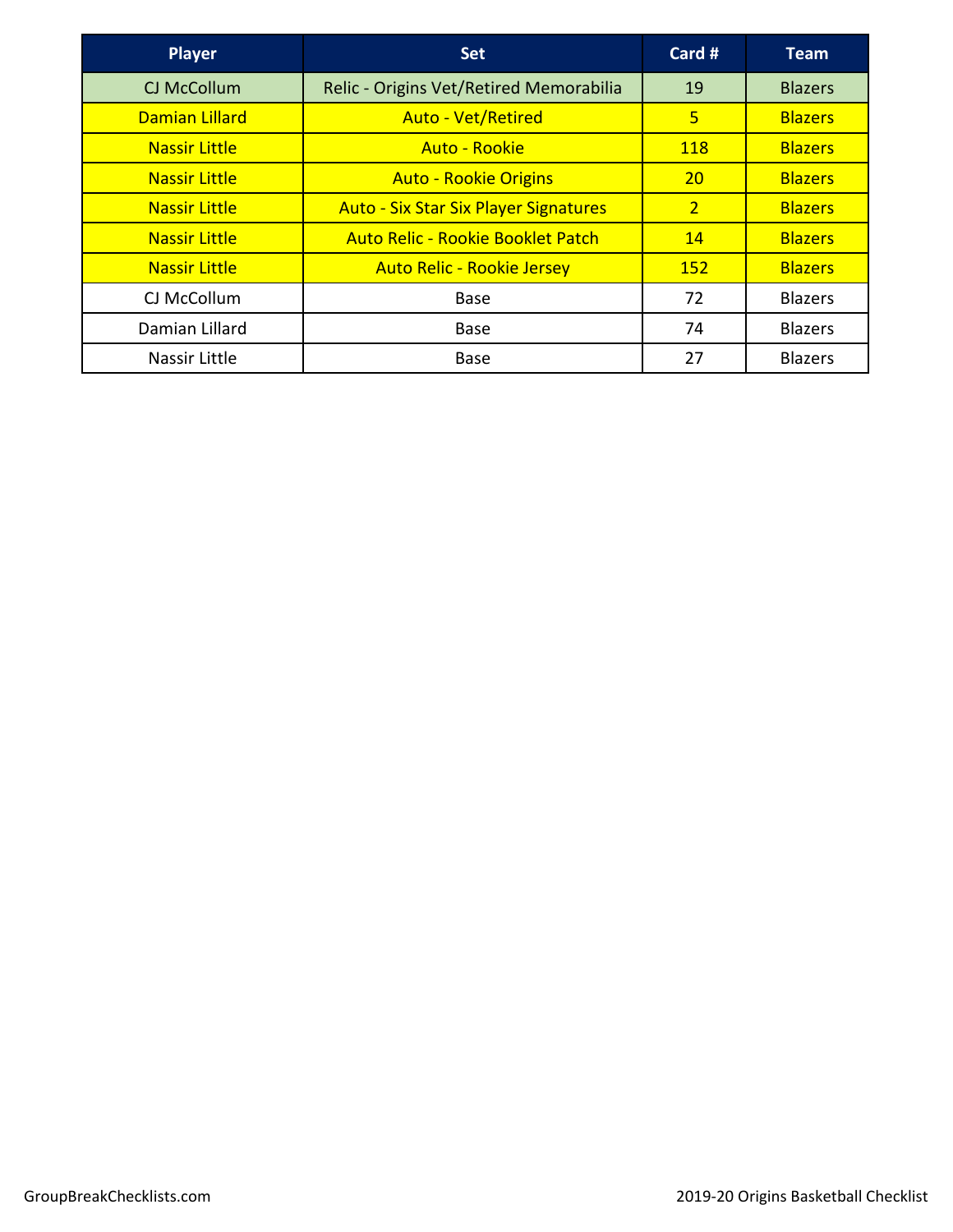| <b>Player</b>          | <b>Set</b>                              | Card # | <b>Team</b>  |
|------------------------|-----------------------------------------|--------|--------------|
| <b>Malcolm Brogdon</b> | <b>Auto - Vet/Retired</b>               | 15     | <b>Bucks</b> |
| <b>Wesley Matthews</b> | Relic - Origins Vet/Retired Memorabilia | 21     | <b>Bucks</b> |
| Giannis Antetokounmpo  | Base                                    | 16     | <b>Bucks</b> |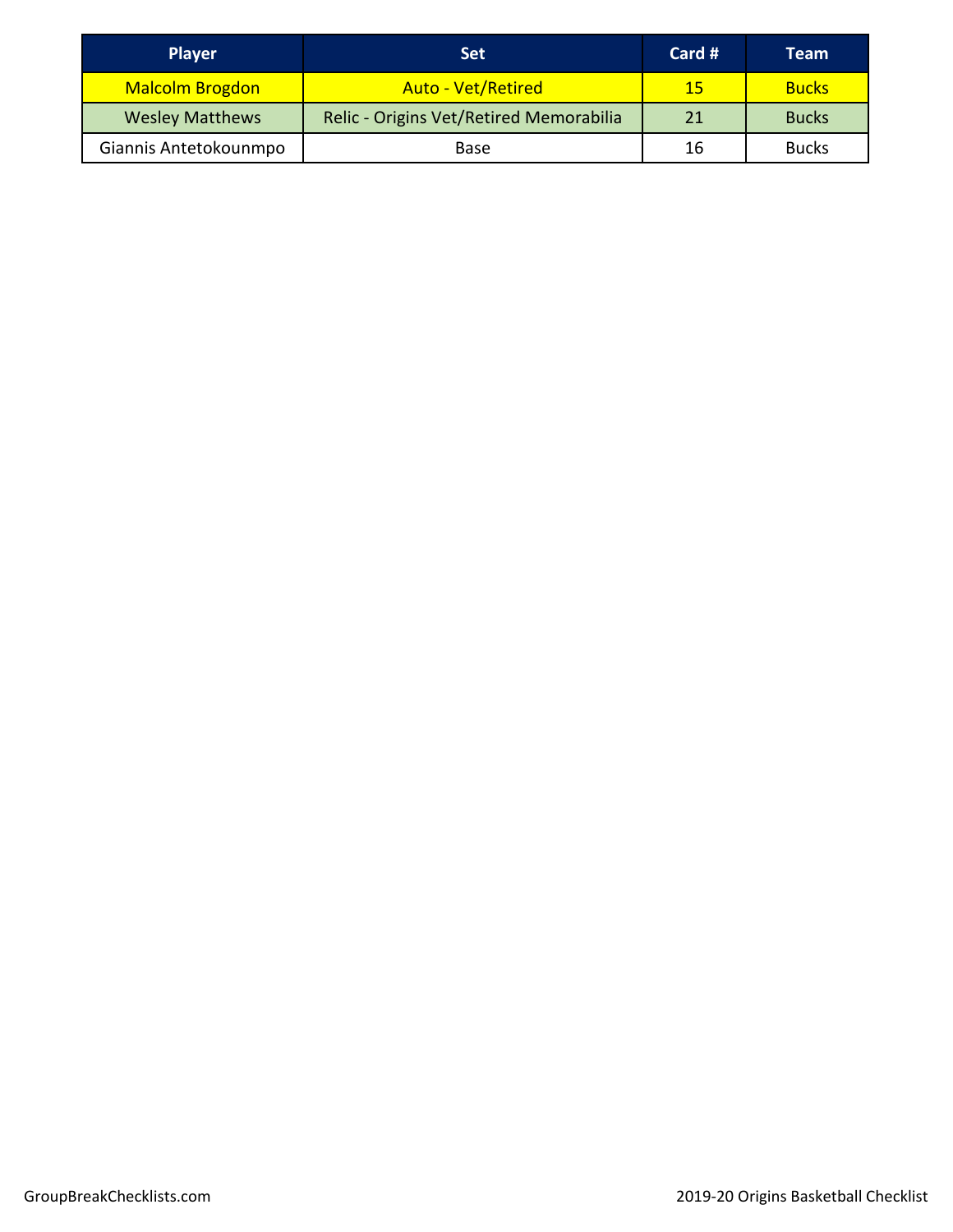| <b>Player</b>     | <b>Set</b>                                   | Card #         | <b>Team</b>  |
|-------------------|----------------------------------------------|----------------|--------------|
| <b>Coby White</b> | <b>Auto - Rookie</b>                         | <b>111</b>     | <b>Bulls</b> |
| <b>Coby White</b> | <b>Auto - Rookie Origins</b>                 | 13             | <b>Bulls</b> |
| <b>Coby White</b> | <b>Auto - Six Star Six Player Signatures</b> | $\overline{2}$ | <b>Bulls</b> |
| <b>Coby White</b> | <b>Auto - Six Star Six Player Signatures</b> | $\mathbf{1}$   | <b>Bulls</b> |
| <b>Coby White</b> | <b>Auto Relic - Rookie Booklet Patch</b>     | 17             | <b>Bulls</b> |
| <b>Coby White</b> | <b>Auto Relic - Rookie Jersey</b>            | <b>155</b>     | <b>Bulls</b> |
| Coby White        | Relic - Rookie Jumbo Jerseys                 | 8              | <b>Bulls</b> |
| Coby White        | <b>Base</b>                                  | 11             | <b>Bulls</b> |
| Zach LaVine       | <b>Base</b>                                  | 38             | <b>Bulls</b> |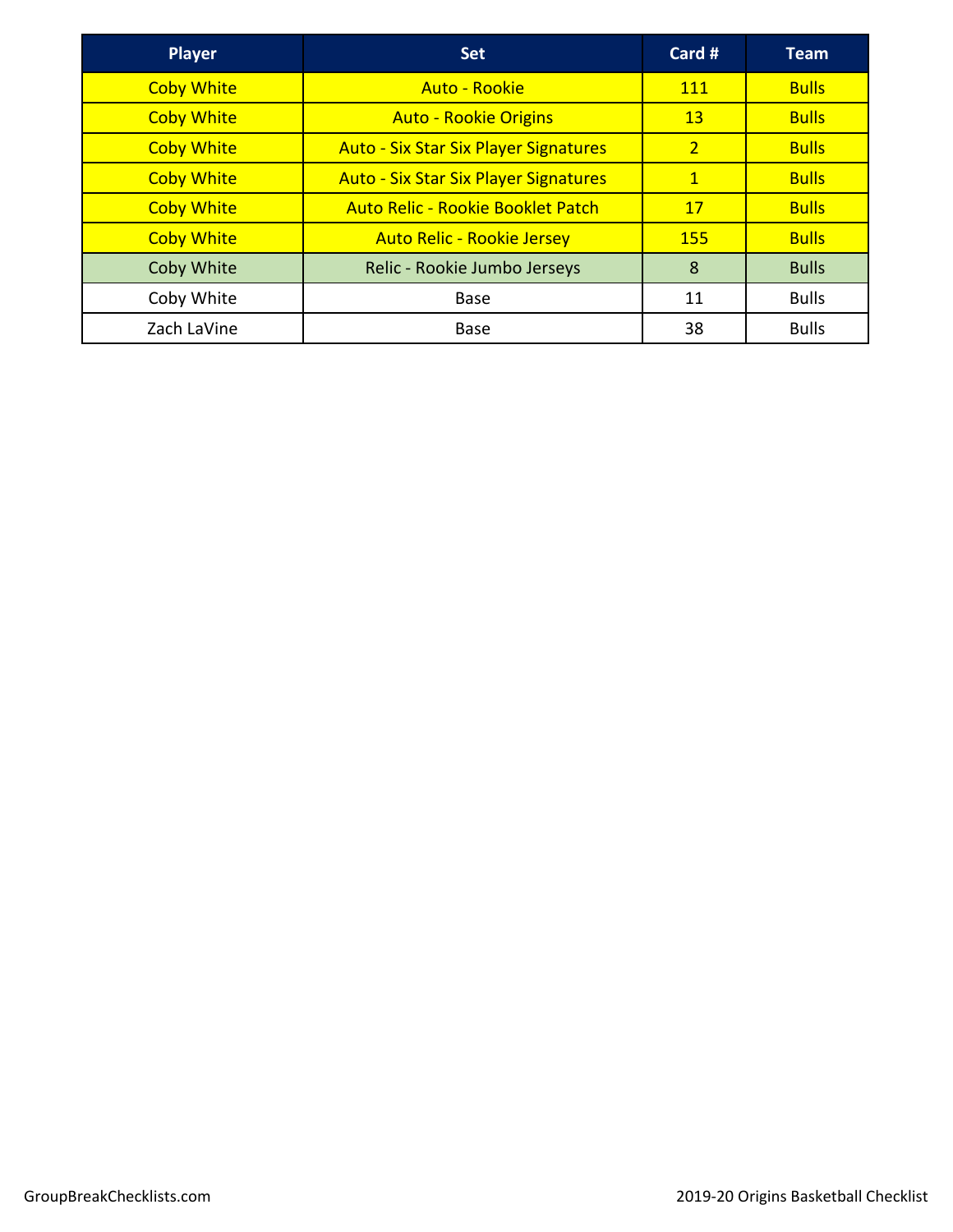| <b>Player</b>        | <b>Set</b>                               | Card #         | <b>Team</b>      |
|----------------------|------------------------------------------|----------------|------------------|
| <b>Dylan Windler</b> | <b>Auto - Rookie</b>                     | <b>128</b>     | <b>Cavaliers</b> |
| <b>Dylan Windler</b> | <b>Auto - Rookie Origins</b>             | 30             | <b>Cavaliers</b> |
| <b>Dylan Windler</b> | <b>Auto Relic - Rookie Booklet Patch</b> | 24             | <b>Cavaliers</b> |
| <b>Dylan Windler</b> | <b>Auto Relic - Rookie Jersey</b>        | <b>162</b>     | <b>Cavaliers</b> |
| <b>Kevin Love</b>    | Relic - Origins Vet/Retired Memorabilia  | $\overline{4}$ | <b>Cavaliers</b> |
| Kevin Porter Jr.     | <b>Auto - Rookie</b>                     | <b>130</b>     | <b>Cavaliers</b> |
| Kevin Porter Jr.     | <b>Auto - Rookie Origins</b>             | <u>22</u>      | <b>Cavaliers</b> |
| Kevin Porter Jr.     | <b>Auto Relic - Rookie Booklet Patch</b> | 26             | <b>Cavaliers</b> |
| Kevin Porter Jr.     | <b>Auto Relic - Rookie Jersey</b>        | <b>164</b>     | <b>Cavaliers</b> |
| Kevin Porter Jr.     | Relic - Rookie Jumbo Jerseys             | 13             | <b>Cavaliers</b> |
| Darius Garland       | <b>Base</b>                              | 88             | Cavaliers        |
| Dylan Windler        | <b>Base</b>                              | 57             | Cavaliers        |
| Kevin Love           | <b>Base</b>                              | 63             | Cavaliers        |
| Kevin Porter Jr.     | <b>Base</b>                              | 87             | Cavaliers        |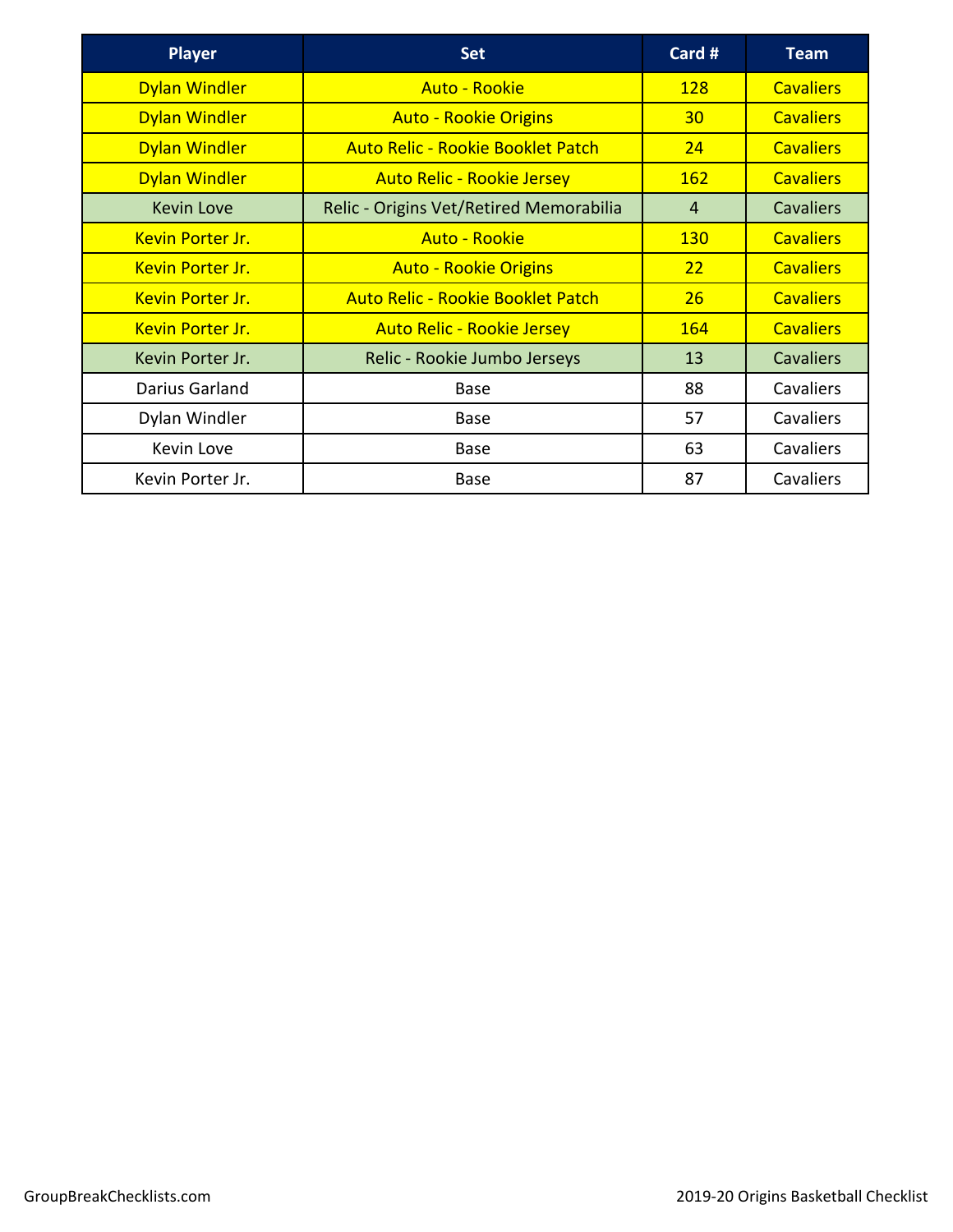| <b>Player</b>         | <b>Set</b>                               | Card #         | <b>Team</b>    |
|-----------------------|------------------------------------------|----------------|----------------|
| <b>Carsen Edwards</b> | <b>Auto - Rookie</b>                     | 102            | <b>Celtics</b> |
| <b>Carsen Edwards</b> | <b>Auto - Rookie Origins</b>             | $\overline{4}$ | <b>Celtics</b> |
| <b>Carsen Edwards</b> | <b>Auto Relic - Rookie Booklet Patch</b> | $\overline{8}$ | <b>Celtics</b> |
| <b>Carsen Edwards</b> | <b>Auto Relic - Rookie Jersey</b>        | 146            | <b>Celtics</b> |
| <b>Enes Kanter</b>    | Relic - Origins Vet/Retired Memorabilia  | 24             | <b>Celtics</b> |
| <b>Grant Williams</b> | <b>Auto - Rookie</b>                     | 137            | <b>Celtics</b> |
| <b>Grant Williams</b> | <b>Auto - Rookie Origins</b>             | 39             | <b>Celtics</b> |
| <b>Grant Williams</b> | <b>Auto Relic - Rookie Booklet Patch</b> | 33             | <b>Celtics</b> |
| <b>Grant Williams</b> | <b>Auto Relic - Rookie Jersey</b>        | 171            | <b>Celtics</b> |
| <b>Larry Bird</b>     | Relic - Origins Vet/Retired Memorabilia  | 15             | Celtics        |
| <b>Romeo Langford</b> | <b>Auto - Rookie</b>                     | 105            | <b>Celtics</b> |
| <b>Romeo Langford</b> | <b>Auto - Rookie Origins</b>             | $\overline{7}$ | <b>Celtics</b> |
| <b>Romeo Langford</b> | <b>Auto Relic - Rookie Booklet Patch</b> | $\overline{1}$ | <b>Celtics</b> |
| <b>Romeo Langford</b> | <b>Auto Relic - Rookie Jersey</b>        | 149            | <b>Celtics</b> |
| Romeo Langford        | Relic - Rookie Jumbo Jerseys             | $\mathcal{P}$  | <b>Celtics</b> |
| <b>Tremont Waters</b> | <b>Auto - Rookie</b>                     | <b>126</b>     | <b>Celtics</b> |
| <b>Tremont Waters</b> | <b>Auto - Rookie Origins</b>             | 28             | <b>Celtics</b> |
| <b>Tremont Waters</b> | <b>Auto Relic - Rookie Booklet Patch</b> | 22             | <b>Celtics</b> |
| <b>Tremont Waters</b> | <b>Auto Relic - Rookie Jersey</b>        | 170            | <b>Celtics</b> |
| Carsen Edwards        | Base                                     | 13             | Celtics        |
| <b>Grant Williams</b> | <b>Base</b>                              | 90             | Celtics        |
| Jayson Tatum          | <b>Base</b>                              | 31             | Celtics        |
| Kemba Walker          | <b>Base</b>                              | 35             | Celtics        |
| Romeo Langford        | <b>Base</b>                              | 52             | Celtics        |
| <b>Tremont Waters</b> | <b>Base</b>                              | 33             | Celtics        |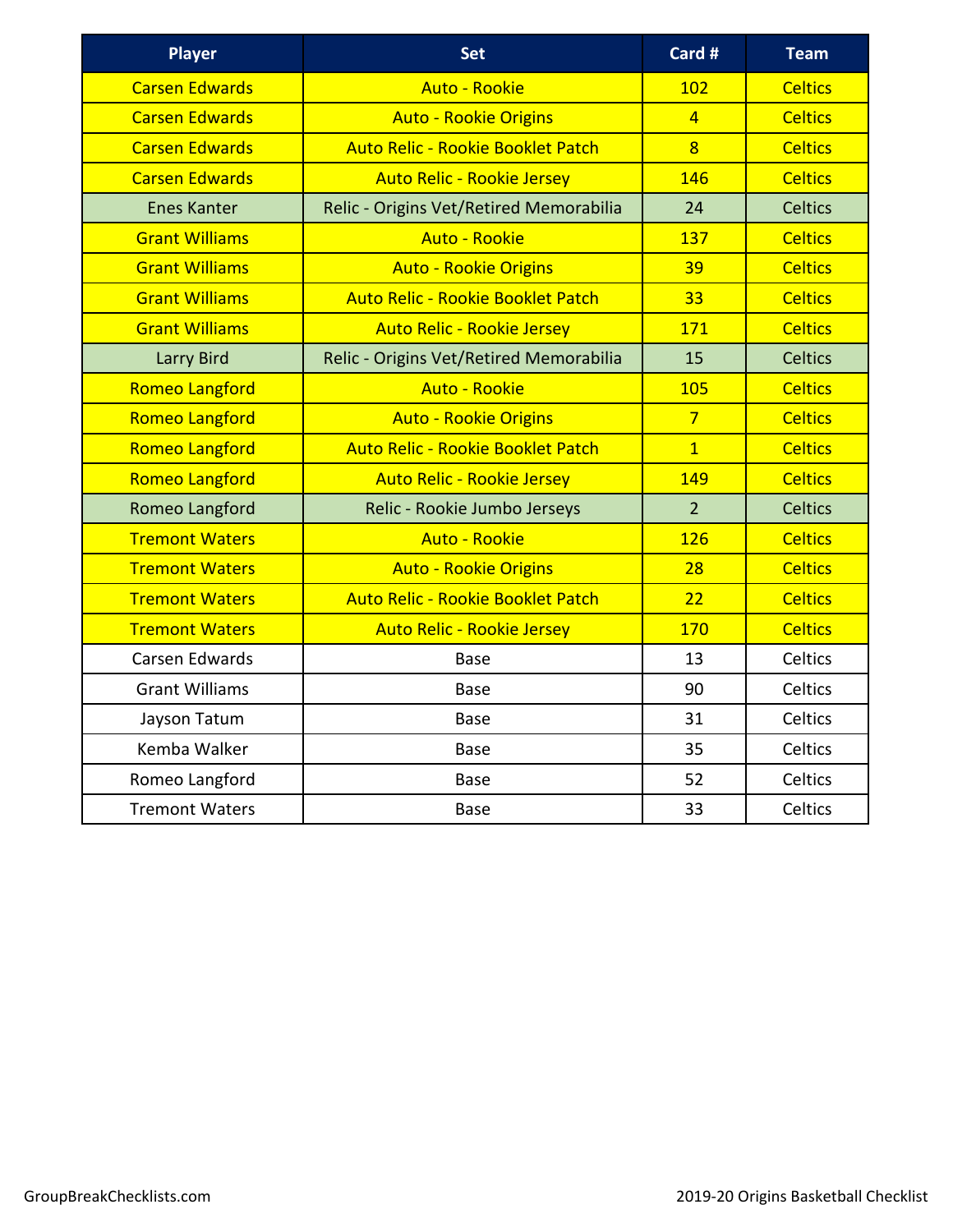| <b>Player</b>            | <b>Set</b>                               | Card $#$   | <b>Team</b>     |
|--------------------------|------------------------------------------|------------|-----------------|
| <b>Mfiondu Kabengele</b> | <b>Auto - Rookie</b>                     | <b>138</b> | <b>Clippers</b> |
| <b>Mfiondu Kabengele</b> | <b>Auto - Rookie Origins</b>             | 40         | <b>Clippers</b> |
| <b>Mfiondu Kabengele</b> | <b>Auto Relic - Rookie Booklet Patch</b> | 34         | <b>Clippers</b> |
| <b>Mfiondu Kabengele</b> | <b>Auto Relic - Rookie Jersey</b>        | <b>172</b> | <b>Clippers</b> |
| Kawhi Leonard            | <b>Base</b>                              | 59         | Clippers        |
| Mfiondu Kabengele        | Base                                     | 6          | <b>Clippers</b> |
| Paul George              | Base                                     | 3          | Clippers        |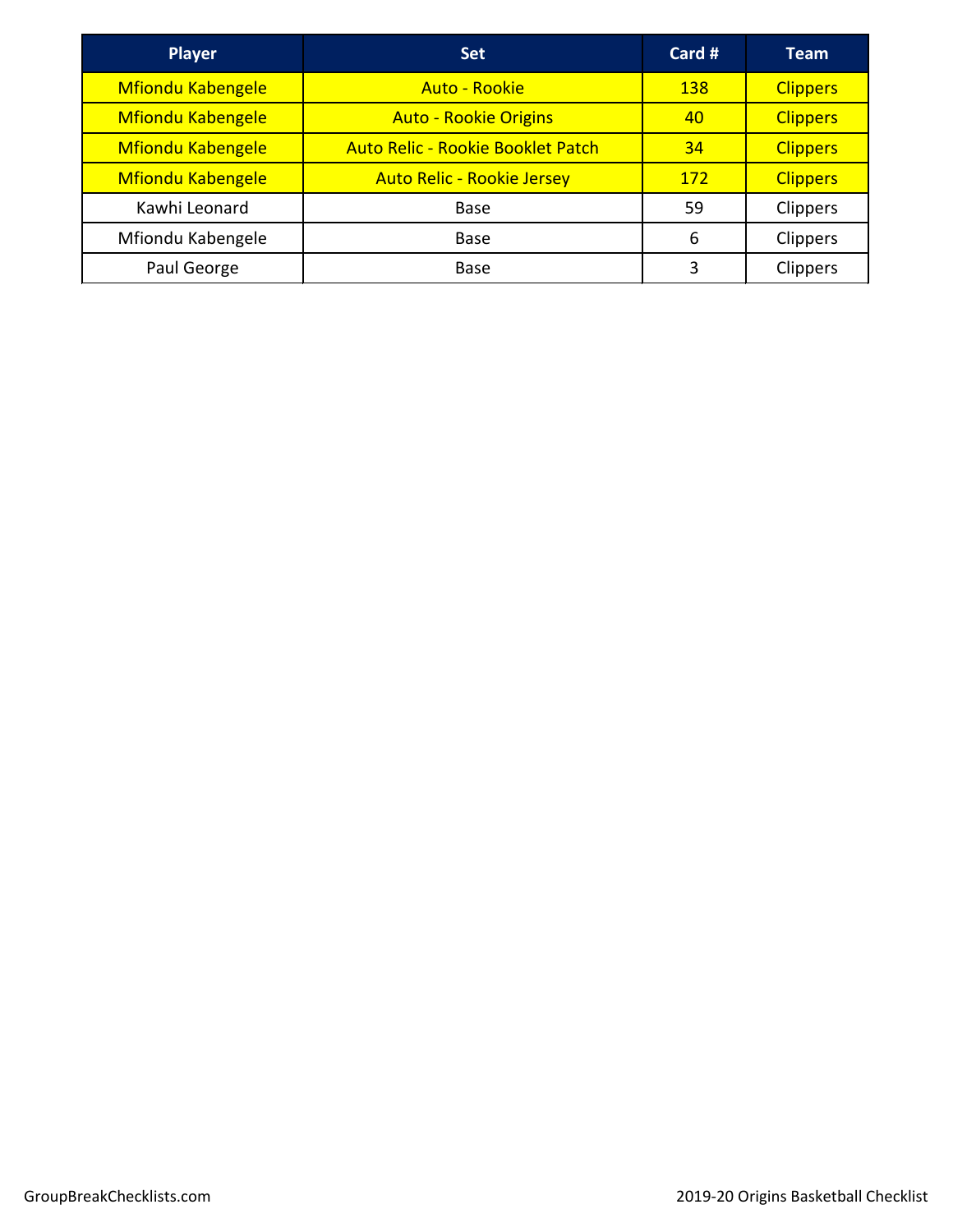| <b>Player</b>         | <b>Set</b>                                   | Card #         | <b>Team</b>      |
|-----------------------|----------------------------------------------|----------------|------------------|
| <b>Brandon Clarke</b> | Auto - Rookie                                | <b>127</b>     | <b>Grizzlies</b> |
| <b>Brandon Clarke</b> | <b>Auto - Rookie Origins</b>                 | 29             | <b>Grizzlies</b> |
| <b>Brandon Clarke</b> | Auto Relic - Rookie Booklet Patch            | 23             | <b>Grizzlies</b> |
| <b>Brandon Clarke</b> | <b>Auto Relic - Rookie Jersey</b>            | 161            | <b>Grizzlies</b> |
| Ja Morant             | <b>Auto - Rookie</b>                         | <b>119</b>     | <b>Grizzlies</b> |
| Ja Morant             | <b>Auto - Rookie Origins</b>                 | <u>11</u>      | <b>Grizzlies</b> |
| Ja Morant             | <b>Auto - Six Star Six Player Signatures</b> | $\mathbf{1}$   | <b>Grizzlies</b> |
| Ja Morant             | <b>Auto Relic - Rookie Booklet Patch</b>     | <b>15</b>      | <b>Grizzlies</b> |
| Ja Morant             | <b>Auto Relic - Rookie Jersey</b>            | <b>153</b>     | <b>Grizzlies</b> |
| Ja Morant             | Relic - Rookie Jumbo Jerseys                 | $\overline{7}$ | <b>Grizzlies</b> |
| <b>Brandon Clarke</b> | <b>Base</b>                                  | 66             | Grizzlies        |
| Ja Morant             | <b>Base</b>                                  | 70             | Grizzlies        |
| Jaren Jackson Jr.     | <b>Base</b>                                  | 45             | Grizzlies        |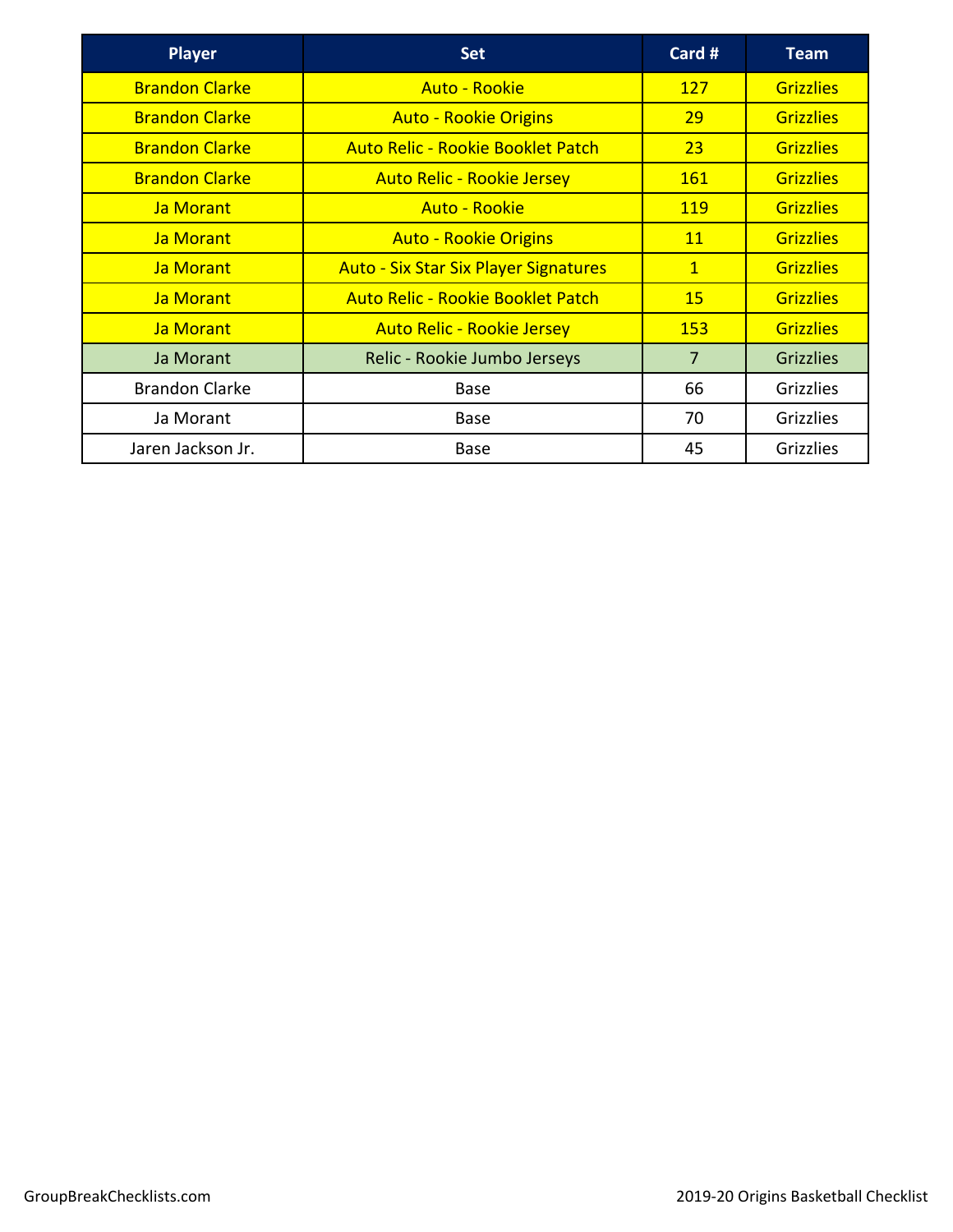| <b>Player</b>          | <b>Set</b>                                   | Card #         | <b>Team</b>  |
|------------------------|----------------------------------------------|----------------|--------------|
| <b>Allen Crabbe</b>    | Relic - Origins Vet/Retired Memorabilia      | 11             | <b>Hawks</b> |
| <b>Bruno Fernando</b>  | <b>Auto - Rookie</b>                         | 112            | <b>Hawks</b> |
| <b>Bruno Fernando</b>  | <b>Auto - Rookie Origins</b>                 | 14             | <b>Hawks</b> |
| <b>Bruno Fernando</b>  | <b>Auto Relic - Rookie Booklet Patch</b>     | 18             | <b>Hawks</b> |
| <b>Bruno Fernando</b>  | <b>Auto Relic - Rookie Jersey</b>            | 156            | <b>Hawks</b> |
| <b>Cam Reddish</b>     | <b>Auto - Rookie</b>                         | 103            | <b>Hawks</b> |
| <b>Cam Reddish</b>     | <b>Auto - Rookie Origins</b>                 | 5 <sup>1</sup> | <b>Hawks</b> |
| <b>Cam Reddish</b>     | <b>Auto - Six Star Six Player Signatures</b> | $\overline{2}$ | <b>Hawks</b> |
| <b>Cam Reddish</b>     | <b>Auto Relic - Rookie Booklet Patch</b>     | $\overline{9}$ | <b>Hawks</b> |
| <b>Cam Reddish</b>     | <b>Auto Relic - Rookie Jersey</b>            | 147            | <b>Hawks</b> |
| <b>Cam Reddish</b>     | Relic - Rookie Jumbo Jerseys                 | $\mathbf{1}$   | <b>Hawks</b> |
| De'Andre Hunter        | <b>Auto - Rookie</b>                         | 139            | <b>Hawks</b> |
| De'Andre Hunter        | <b>Auto - Rookie Origins</b>                 | 31             | <b>Hawks</b> |
| <b>De'Andre Hunter</b> | <b>Auto - Six Star Six Player Signatures</b> | $\overline{1}$ | <b>Hawks</b> |
| <b>De'Andre Hunter</b> | <b>Auto Relic - Rookie Booklet Patch</b>     | 35             | <b>Hawks</b> |
| <b>De'Andre Hunter</b> | <b>Auto Relic - Rookie Jersey</b>            | 173            | <b>Hawks</b> |
| De'Andre Hunter        | Relic - Rookie Jumbo Jerseys                 | 18             | <b>Hawks</b> |
| <b>Bruno Fernando</b>  | <b>Base</b>                                  | $\overline{7}$ | Hawks        |
| Cam Reddish            | Base                                         | 36             | Hawks        |
| De'Andre Hunter        | <b>Base</b>                                  | 47             | Hawks        |
| <b>Trae Young</b>      | <b>Base</b>                                  | 8              | Hawks        |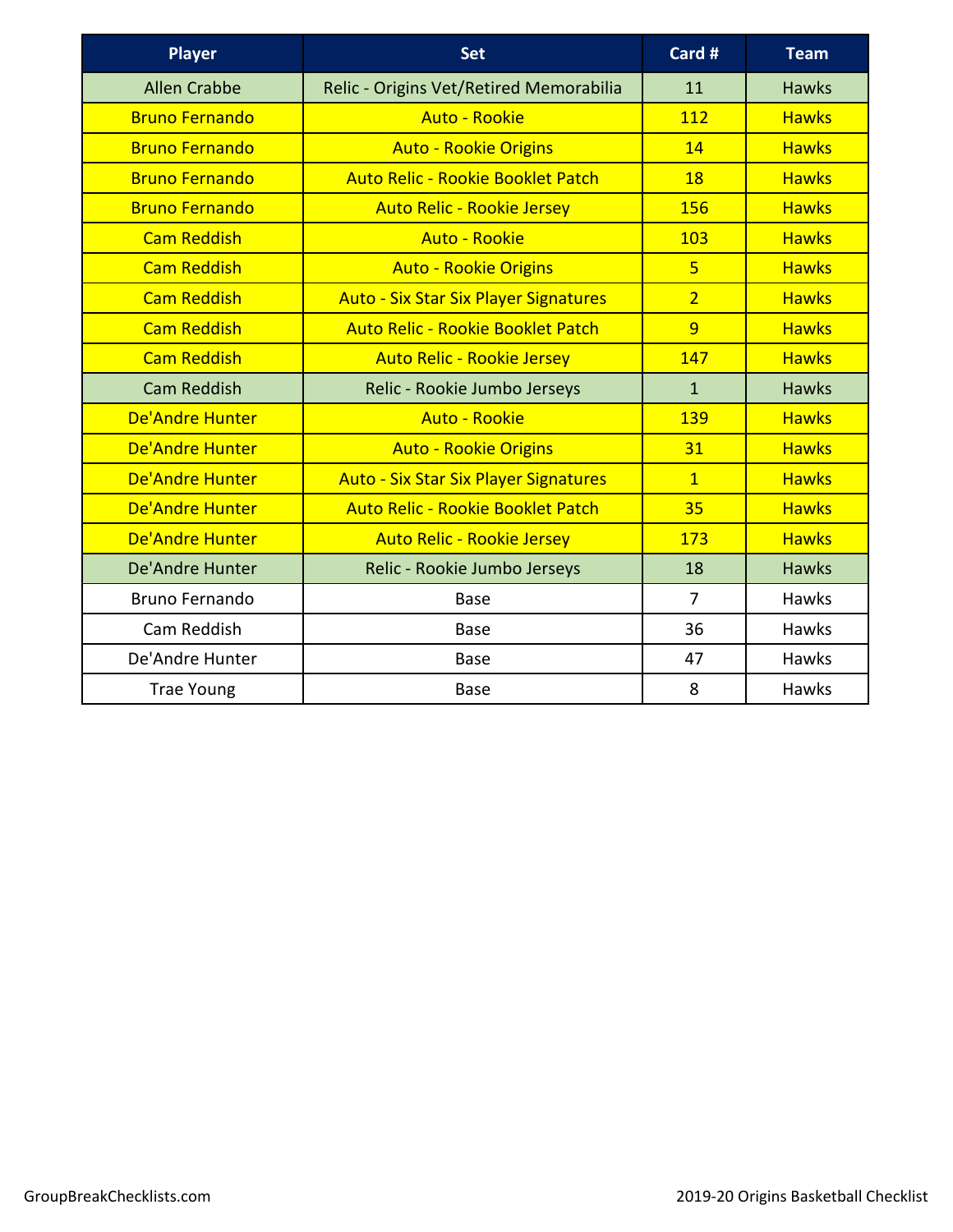| <b>Player</b>       | <b>Set</b>                               | Card #     | <b>Team</b> |
|---------------------|------------------------------------------|------------|-------------|
| <b>Glen Rice</b>    | <b>Auto - Vet/Retired</b>                | 17         | <b>Heat</b> |
| <b>Jimmy Butler</b> | Relic - Origins Vet/Retired Memorabilia  | 26         | Heat        |
| <b>KZ Okpala</b>    | Auto - Rookie                            | 140        | <b>Heat</b> |
| <b>KZ Okpala</b>    | <b>Auto - Rookie Origins</b>             | 32         | <b>Heat</b> |
| <b>KZ Okpala</b>    | Auto Relic - Rookie Booklet Patch        | 36         | <b>Heat</b> |
| <b>KZ Okpala</b>    | <b>Auto Relic - Rookie Jersey</b>        | 174        | <b>Heat</b> |
| <b>KZ Okpala</b>    | Relic - Rookie Jumbo Jerseys             | 19         | Heat        |
| <b>Tyler Herro</b>  | <b>Auto - Rookie</b>                     | <b>133</b> | <b>Heat</b> |
| <b>Tyler Herro</b>  | <b>Auto - Rookie Origins</b>             | 35         | <b>Heat</b> |
| <b>Tyler Herro</b>  | <b>Auto Relic - Rookie Booklet Patch</b> | 39         | <b>Heat</b> |
| <b>Tyler Herro</b>  | <b>Auto Relic - Rookie Jersey</b>        | <b>177</b> | <b>Heat</b> |
| <b>Tyler Herro</b>  | Relic - Rookie Jumbo Jerseys             | 15         | Heat        |
| Jimmy Butler        | <b>Base</b>                              | 21         | Heat        |
| <b>KZ Okpala</b>    | <b>Base</b>                              | 24         | Heat        |
| <b>Tyler Herro</b>  | Base                                     | 1          | Heat        |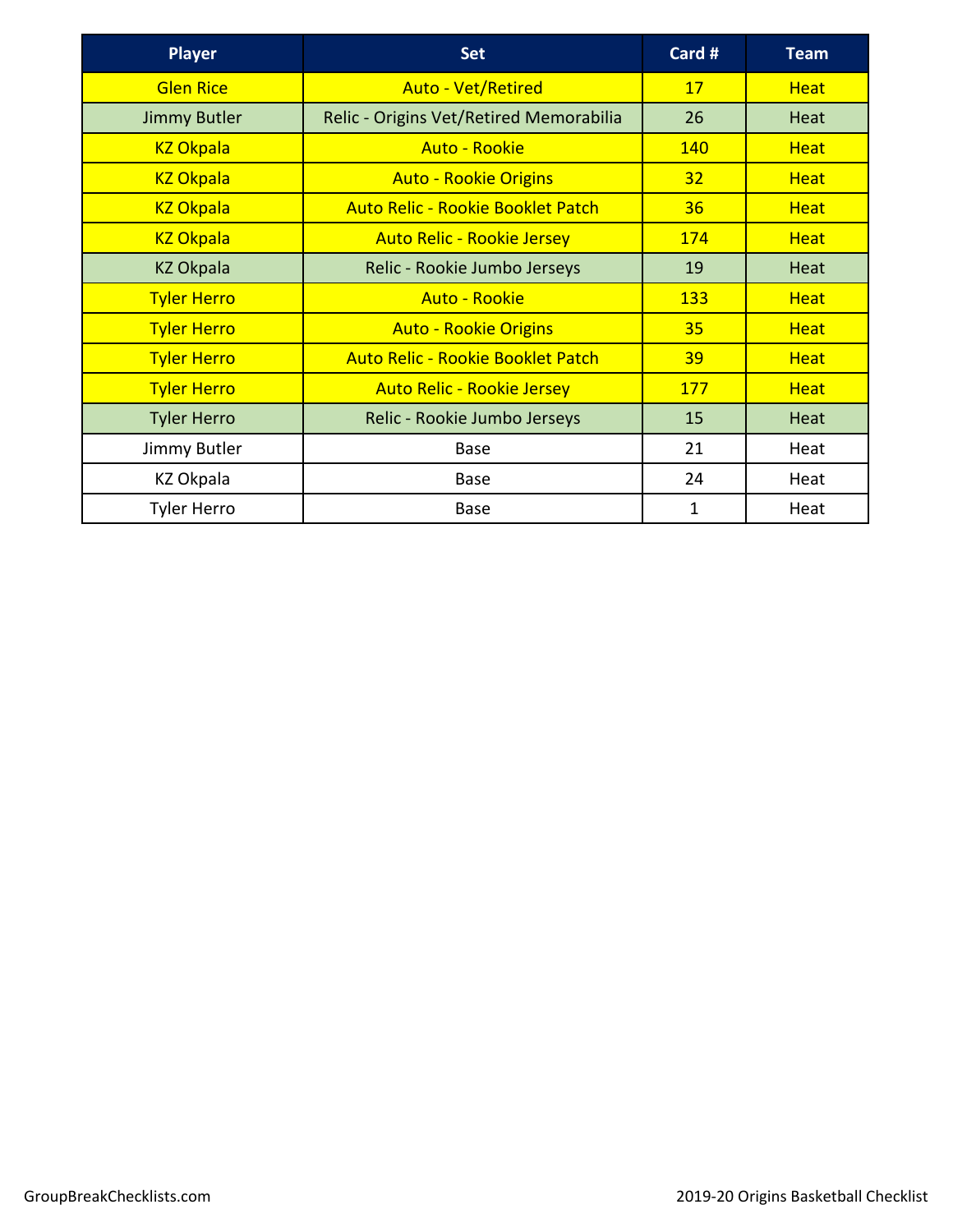| <b>Player</b>      | <b>Set</b>                               | Card #     | <b>Team</b>    |
|--------------------|------------------------------------------|------------|----------------|
| <b>Cody Martin</b> | <b>Auto - Rookie</b>                     | <b>122</b> | <b>Hornets</b> |
| <b>Cody Martin</b> | <b>Auto - Rookie Origins</b>             | 24         | <b>Hornets</b> |
| <b>Cody Martin</b> | <b>Auto Relic - Rookie Booklet Patch</b> | 28         | <b>Hornets</b> |
| <b>Cody Martin</b> | <b>Auto Relic - Rookie Jersey</b>        | 166        | <b>Hornets</b> |
| PJ Washington Jr.  | <b>Auto - Rookie</b>                     | 123        | <b>Hornets</b> |
| PJ Washington Jr.  | <b>Auto - Rookie Origins</b>             | 25         | <b>Hornets</b> |
| PJ Washington Jr.  | <b>Auto Relic - Rookie Booklet Patch</b> | 29         | <b>Hornets</b> |
| PJ Washington Jr.  | <b>Auto Relic - Rookie Jersey</b>        | <b>167</b> | <b>Hornets</b> |
| PJ Washington Jr.  | Relic - Rookie Jumbo Jerseys             | 9          | <b>Hornets</b> |
| Cody Martin        | <b>Base</b>                              | 78         | Hornets        |
| Miles Bridges      | <b>Base</b>                              | 40         | Hornets        |
| PJ Washington Jr.  | Base                                     | 80         | Hornets        |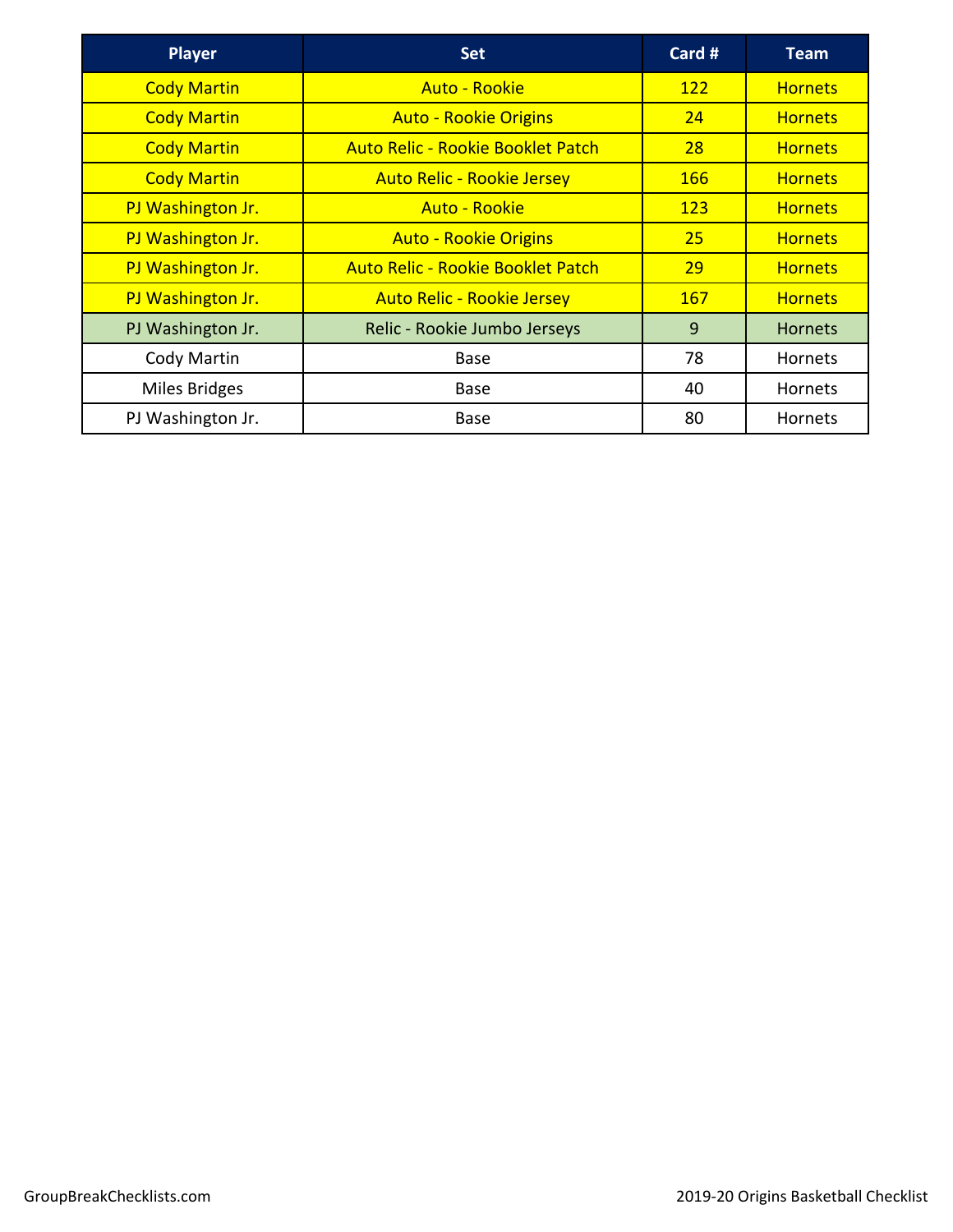| <b>Player</b>      | <b>Set</b>                              | Card # | <b>Team</b> |
|--------------------|-----------------------------------------|--------|-------------|
| <b>Karl Malone</b> | <b>Auto - Vet/Retired</b>               | 4      | Jazz        |
| <b>Rudy Gobert</b> | Relic - Origins Vet/Retired Memorabilia | 6      | Jazz        |
| Donovan Mitchell   | Base                                    | 60     | Jazz        |
| Rudy Gobert        | Base                                    | 64     | Jazz        |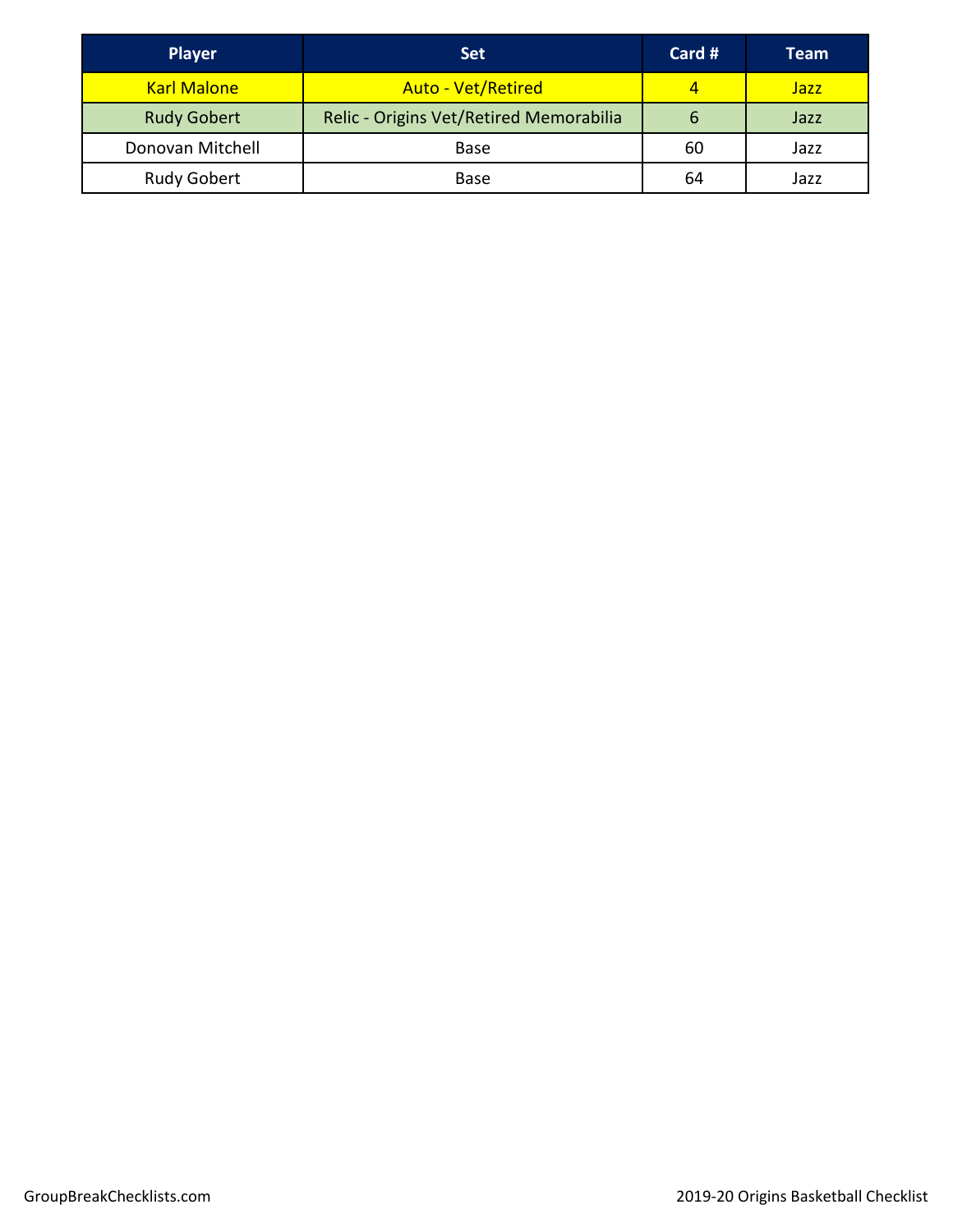| <b>Player</b>          | <b>Set</b>                              | Card # | <b>Team</b>  |
|------------------------|-----------------------------------------|--------|--------------|
| <b>Buddy Hield</b>     | Relic - Origins Vet/Retired Memorabilia | 20     | <b>Kings</b> |
| De'Aaron Fox           | Relic - Origins Vet/Retired Memorabilia | 30     | <b>Kings</b> |
| <b>Harrison Barnes</b> | Relic - Origins Vet/Retired Memorabilia | 17     | <b>Kings</b> |
| De'Aaron Fox           | Base                                    | 25     | Kings        |
| Kyle Guy               | Base                                    | 51     | Kings        |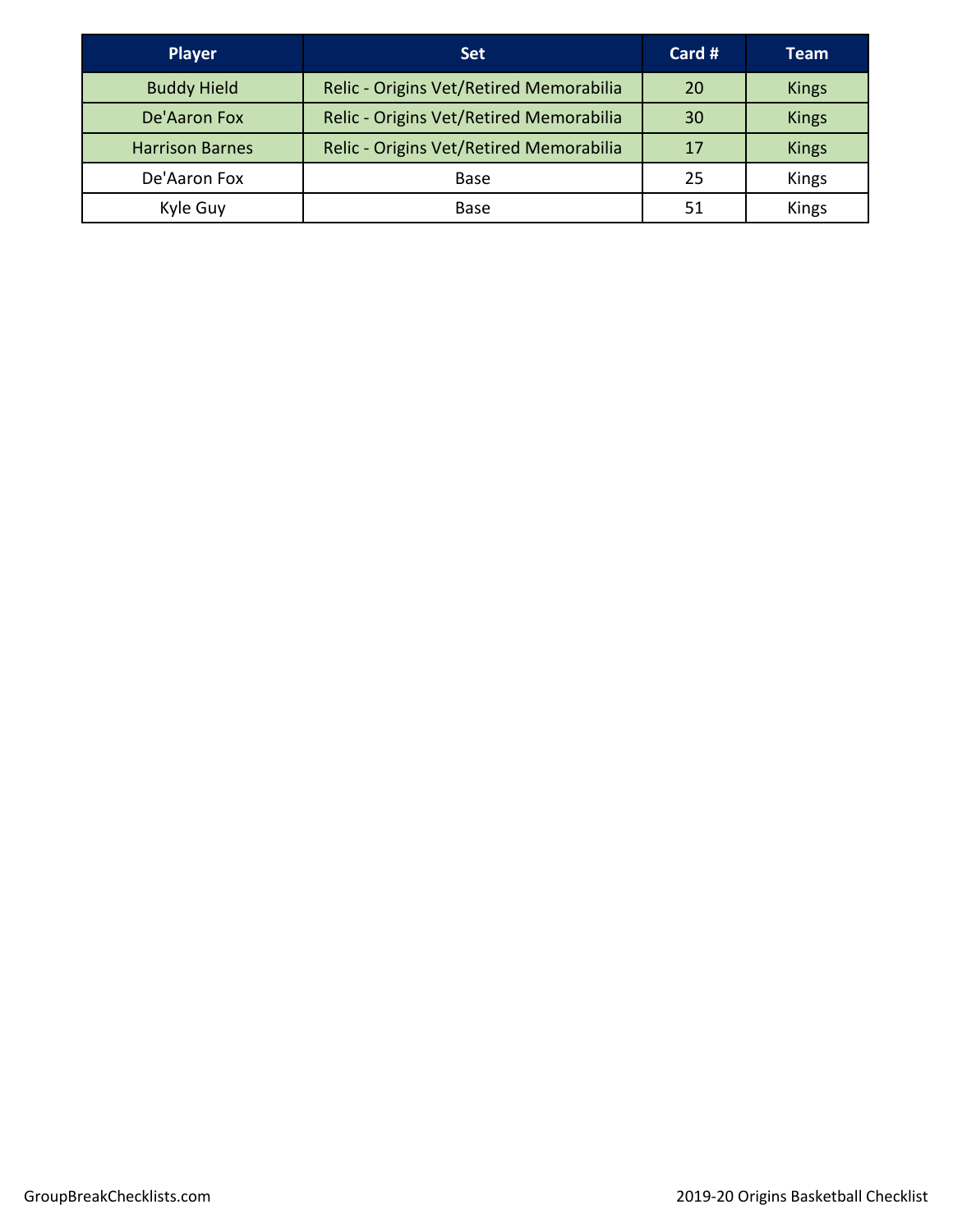| <b>Player</b>         | <b>Set</b>                                   | Card #         | <b>Team</b>   |
|-----------------------|----------------------------------------------|----------------|---------------|
| <b>DeAndre Jordan</b> | <b>Auto - Vet/Retired</b>                    | 13             | <b>Knicks</b> |
| Ignas Brazdeikis      | <b>Auto - Rookie</b>                         | 106            | <b>Knicks</b> |
| Ignas Brazdeikis      | <b>Auto - Rookie Origins</b>                 | 8              | <b>Knicks</b> |
| Ignas Brazdeikis      | <b>Auto Relic - Rookie Booklet Patch</b>     | $\overline{2}$ | <b>Knicks</b> |
| Ignas Brazdeikis      | <b>Auto Relic - Rookie Jersey</b>            | 150            | <b>Knicks</b> |
| <b>RJ</b> Barrett     | Auto - Rookie                                | 129            | <b>Knicks</b> |
| <b>RI Barrett</b>     | <b>Auto - Rookie Origins</b>                 | 21             | <b>Knicks</b> |
| <b>RI Barrett</b>     | <b>Auto - Six Star Six Player Signatures</b> | $\overline{1}$ | <b>Knicks</b> |
| <b>RJ Barrett</b>     | <b>Auto - Six Star Six Player Signatures</b> | $\overline{2}$ | <b>Knicks</b> |
| <b>RJ Barrett</b>     | <b>Auto Relic - Rookie Booklet Patch</b>     | 25             | <b>Knicks</b> |
| <b>RJ Barrett</b>     | <b>Auto Relic - Rookie Jersey</b>            | 163            | <b>Knicks</b> |
| <b>RJ</b> Barrett     | Relic - Rookie Jumbo Jerseys                 | 12             | <b>Knicks</b> |
| Taj Gibson            | Relic - Origins Vet/Retired Memorabilia      | 9              | <b>Knicks</b> |
| Dennis Smith Jr.      | <b>Base</b>                                  | 69             | Knicks        |
| Ignas Brazdeikis      | Base                                         | 77             | Knicks        |
| Julius Randle         | Base                                         | 79             | Knicks        |
| <b>RJ</b> Barrett     | <b>Base</b>                                  | 22             | <b>Knicks</b> |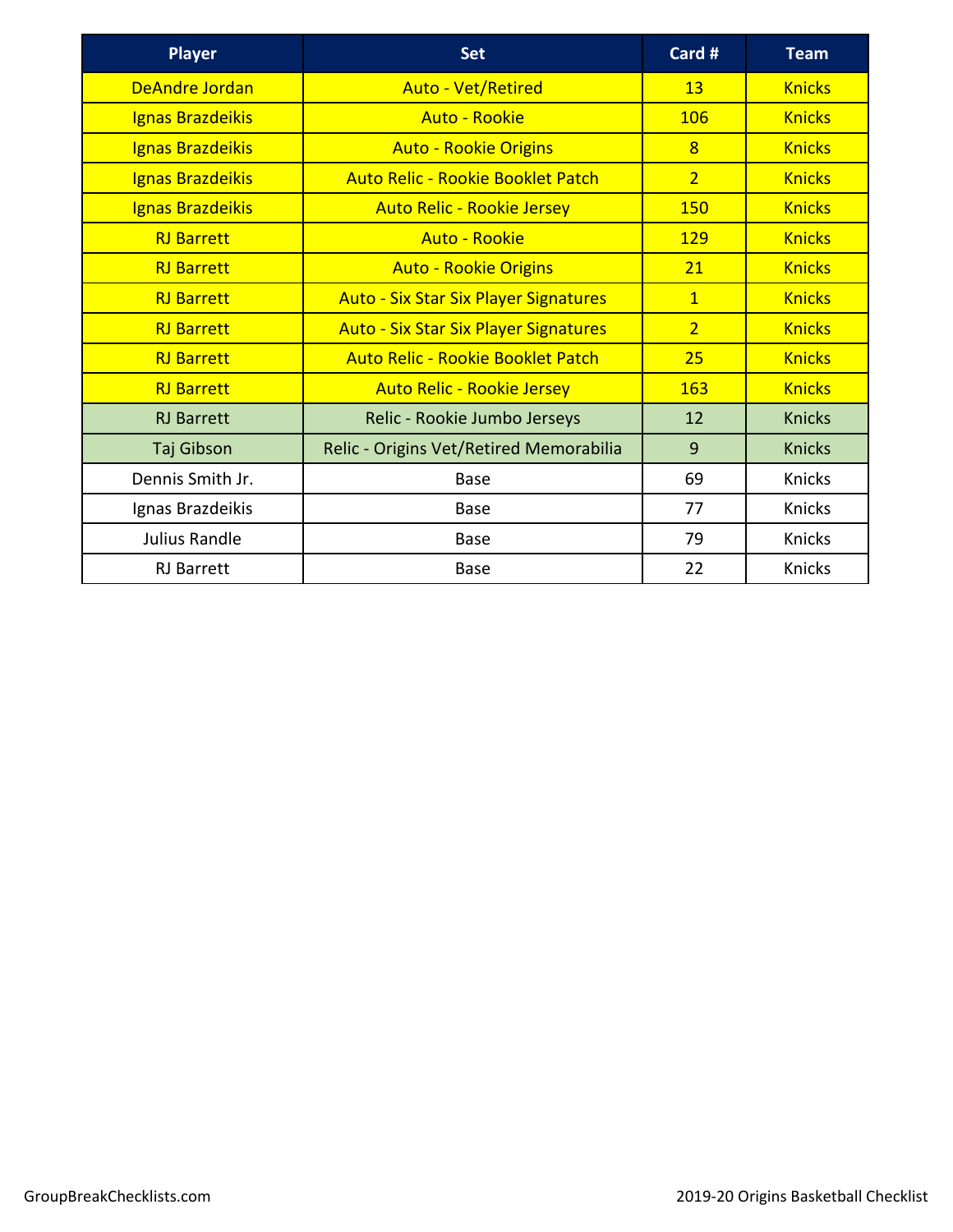| <b>Player</b>        | <b>Set</b>                              | Card #          | <b>Team</b>   |
|----------------------|-----------------------------------------|-----------------|---------------|
| <b>Derek Fisher</b>  | <b>Auto - Vet/Retired</b>               | 20 <sup>°</sup> | Lakers        |
| <b>Elgin Baylor</b>  | <b>Auto - Vet/Retired</b>               | 12 <sup>2</sup> | <b>Lakers</b> |
| <b>Jerry West</b>    | <b>Auto - Vet/Retired</b>               | 8               | Lakers        |
| <b>Kobe Bryant</b>   | <b>Auto - Vet/Retired</b>               | $\mathbf{1}$    | <b>Lakers</b> |
| Kobe Bryant          | Relic - Origins Vet/Retired Memorabilia | 5               | Lakers        |
| <b>Kurt Rambis</b>   | <b>Auto - Vet/Retired</b>               | <b>19</b>       | Lakers        |
| LeBron James         | Relic - Origins Vet/Retired Memorabilia | 13              | Lakers        |
| <b>Pat Riley</b>     | <b>Auto - Vet/Retired</b>               | 11              | <b>Lakers</b> |
| <b>Anthony Davis</b> | <b>Base</b>                             | 62              | Lakers        |
| LeBron James         | <b>Base</b>                             | 83              | Lakers        |
| Talen Horton-Tucker  | Base                                    | 84              | Lakers        |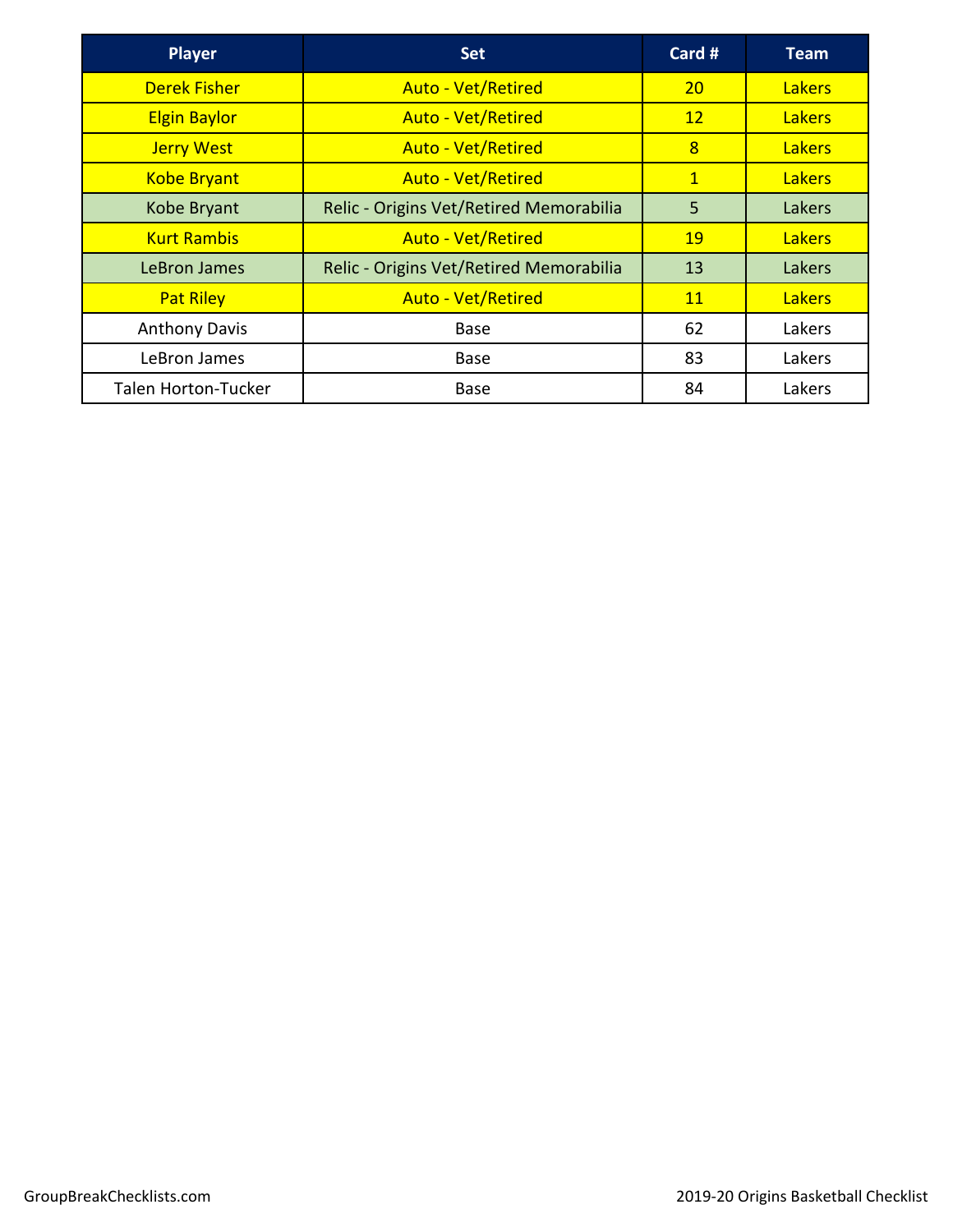| <b>Player</b>           | <b>Set</b>                               | Card #         | <b>Team</b>  |
|-------------------------|------------------------------------------|----------------|--------------|
| Aaron Gordon            | Relic - Origins Vet/Retired Memorabilia  | 33             | <b>Magic</b> |
| Chuma Okeke             | Auto - Rookie                            | <b>125</b>     | <b>Magic</b> |
| <b>Chuma Okeke</b>      | <b>Auto - Rookie Origins</b>             | 27             | <b>Magic</b> |
| <b>Chuma Okeke</b>      | <b>Auto Relic - Rookie Booklet Patch</b> | 21             | <b>Magic</b> |
| <b>Chuma Okeke</b>      | <b>Auto Relic - Rookie Jersey</b>        | <b>169</b>     | <b>Magic</b> |
| Chuma Okeke             | Relic - Rookie Jumbo Jerseys             | 11             | <b>Magic</b> |
| Nikola Vucevic          | <b>Auto - Vet/Retired</b>                | 14             | <b>Magic</b> |
| Nikola Vucevic          | Relic - Origins Vet/Retired Memorabilia  | 39             | <b>Magic</b> |
| <b>Shaquille O'Neal</b> | <b>Auto - Vet/Retired</b>                | $\overline{3}$ | <b>Magic</b> |
| Shaquille O'Neal        | Relic - Origins Vet/Retired Memorabilia  | 34             | <b>Magic</b> |
| Aaron Gordon            | <b>Base</b>                              | 68             | Magic        |
| Nikola Vucevic          | <b>Base</b>                              | 58             | Magic        |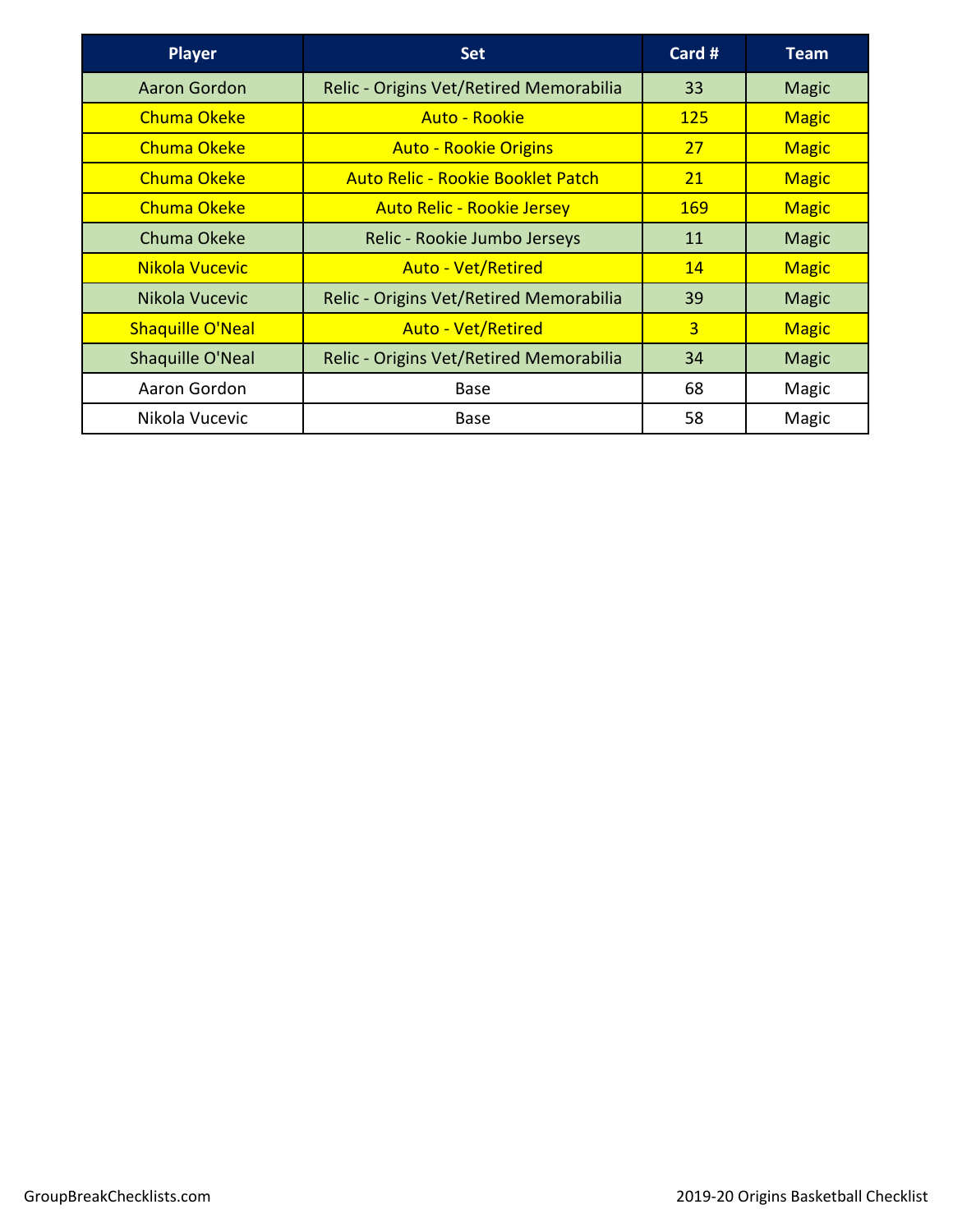| <b>Player</b>             | <b>Set</b>                               | Card #     | <b>Team</b>      |
|---------------------------|------------------------------------------|------------|------------------|
| Dirk Nowitzki             | Relic - Origins Vet/Retired Memorabilia  | 32         | <b>Mavericks</b> |
| <b>Isaiah Roby</b>        | <b>Auto - Rookie</b>                     | 134        | <b>Mavericks</b> |
| <b>Isaiah Roby</b>        | <b>Auto - Rookie Origins</b>             | 36         | <b>Mavericks</b> |
| <b>Isaiah Roby</b>        | <b>Auto Relic - Rookie Booklet Patch</b> | 40         | <b>Mavericks</b> |
| <b>Isaiah Roby</b>        | <b>Auto Relic - Rookie Jersey</b>        | <b>178</b> | <b>Mavericks</b> |
| J.J. Barea                | Relic - Origins Vet/Retired Memorabilia  | 23         | <b>Mavericks</b> |
| <b>Kristaps Porzingis</b> | Relic - Origins Vet/Retired Memorabilia  | 29         | <b>Mavericks</b> |
| Isaiah Roby               | <b>Base</b>                              | 32         | <b>Mavericks</b> |
| Kristaps Porzingis        | Base                                     | 53         | <b>Mavericks</b> |
| Luka Doncic               | Base                                     | 55         | Mavericks        |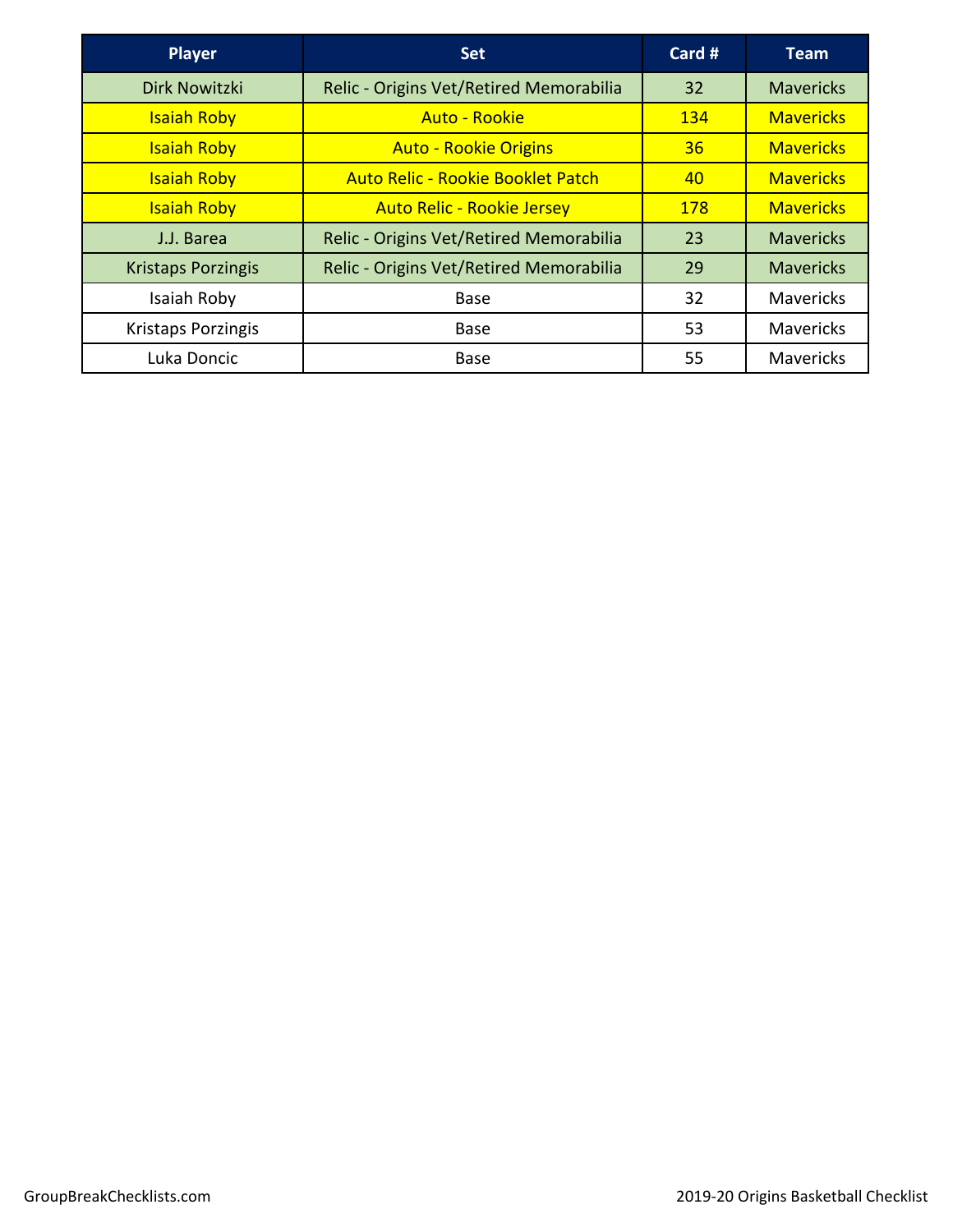| <b>Player</b>       | <b>Set</b>                              | Card # | <b>Team</b> |
|---------------------|-----------------------------------------|--------|-------------|
| <b>Caris LeVert</b> | Relic - Origins Vet/Retired Memorabilia | 8      | <b>Nets</b> |
| Jarrett Allen       | Relic - Origins Vet/Retired Memorabilia | 18     | <b>Nets</b> |
| <b>Joe Harris</b>   | Relic - Origins Vet/Retired Memorabilia | 28     | <b>Nets</b> |
| Kevin Durant        | Base                                    | 48     | <b>Nets</b> |
| Kyrie Irving        | Base                                    | 39     | <b>Nets</b> |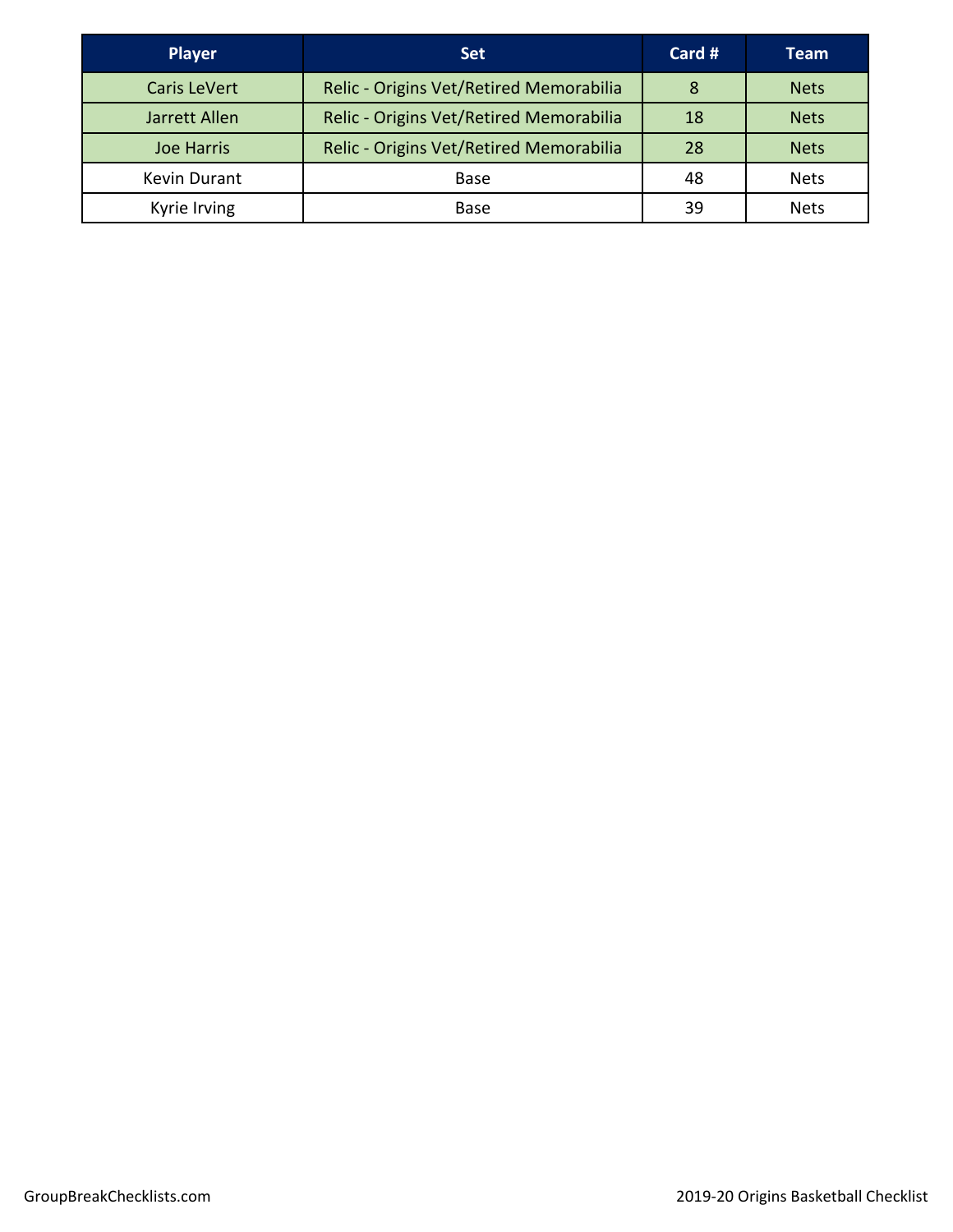| <b>Player</b>  | <b>Set</b>                               | Card # | <b>Team</b>    |
|----------------|------------------------------------------|--------|----------------|
| <b>Bol Bol</b> | <b>Auto - Rookie</b>                     | 124    | <b>Nuggets</b> |
| <b>Bol Bol</b> | <b>Auto - Rookie Origins</b>             | 26     | <b>Nuggets</b> |
| <b>Bol Bol</b> | <b>Auto Relic - Rookie Booklet Patch</b> | 30     | <b>Nuggets</b> |
| <b>Bol Bol</b> | <b>Auto Relic - Rookie Jersey</b>        | 168    | <b>Nuggets</b> |
| <b>Bol Bol</b> | Relic - Rookie Jumbo Jerseys             | 10     | <b>Nuggets</b> |
| Nikola Jokic   | Relic - Origins Vet/Retired Memorabilia  | 25     | <b>Nuggets</b> |
| <b>Bol Bol</b> | <b>Base</b>                              | 28     | <b>Nuggets</b> |
| Nikola Jokic   | <b>Base</b>                              | 56     | <b>Nuggets</b> |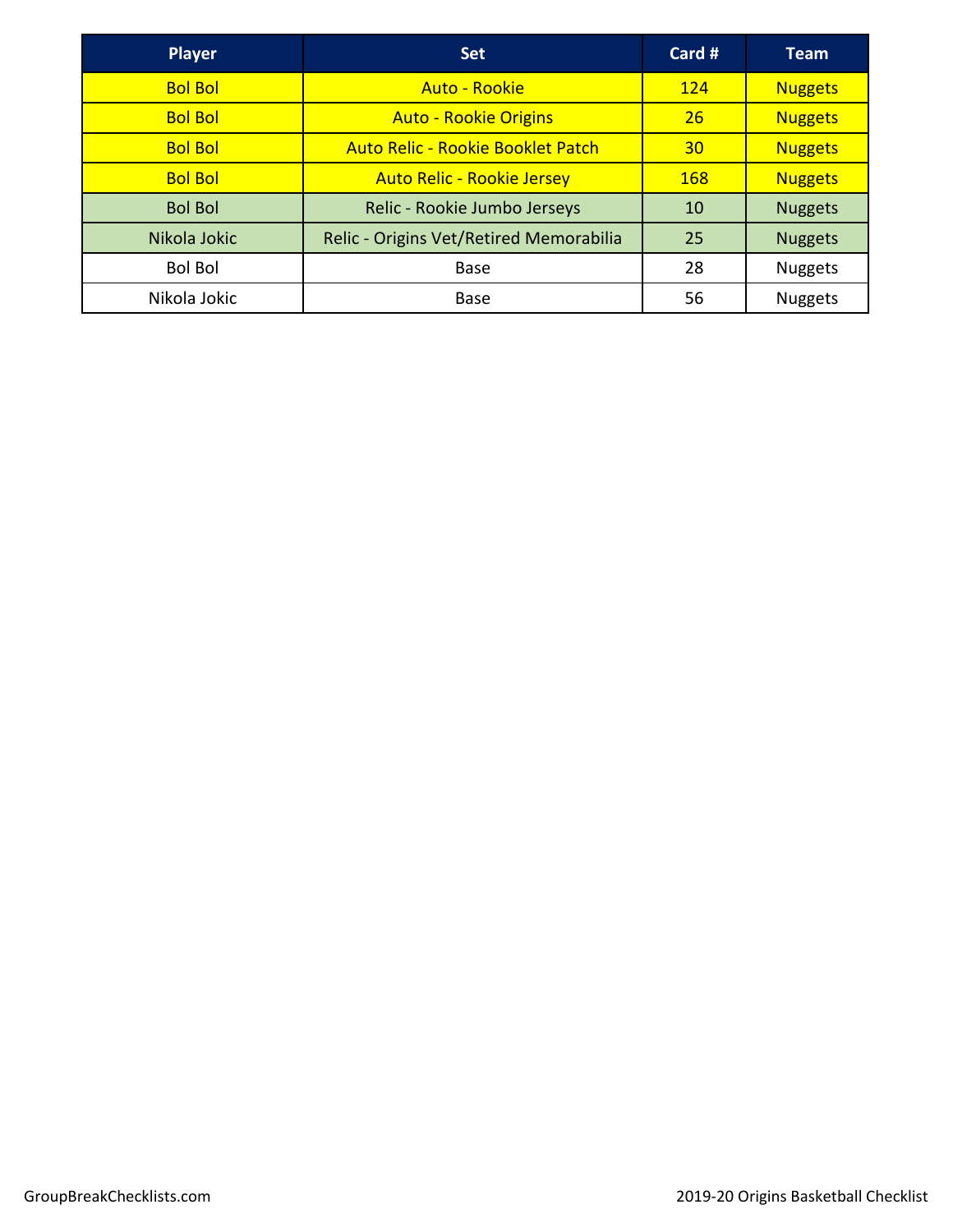| <b>Player</b>         | <b>Set</b>                               | Card #     | <b>Team</b>   |
|-----------------------|------------------------------------------|------------|---------------|
| <b>Goga Bitadze</b>   | Auto - Rookie                            | <b>107</b> | <b>Pacers</b> |
| <b>Goga Bitadze</b>   | <b>Auto - Rookie Origins</b>             | 9          | <b>Pacers</b> |
| <b>Goga Bitadze</b>   | <b>Auto Relic - Rookie Booklet Patch</b> | 3          | <b>Pacers</b> |
| <b>Goga Bitadze</b>   | <b>Auto Relic - Rookie Jersey</b>        | 141        | <b>Pacers</b> |
| <b>Roy Hibbert</b>    | Relic - Origins Vet/Retired Memorabilia  | 36         | Pacers        |
| <b>Victor Oladipo</b> | Relic - Origins Vet/Retired Memorabilia  | 37         | Pacers        |
| Goga Bitadze          | <b>Base</b>                              | 20         | Pacers        |
| Victor Oladipo        | Base                                     | 50         | Pacers        |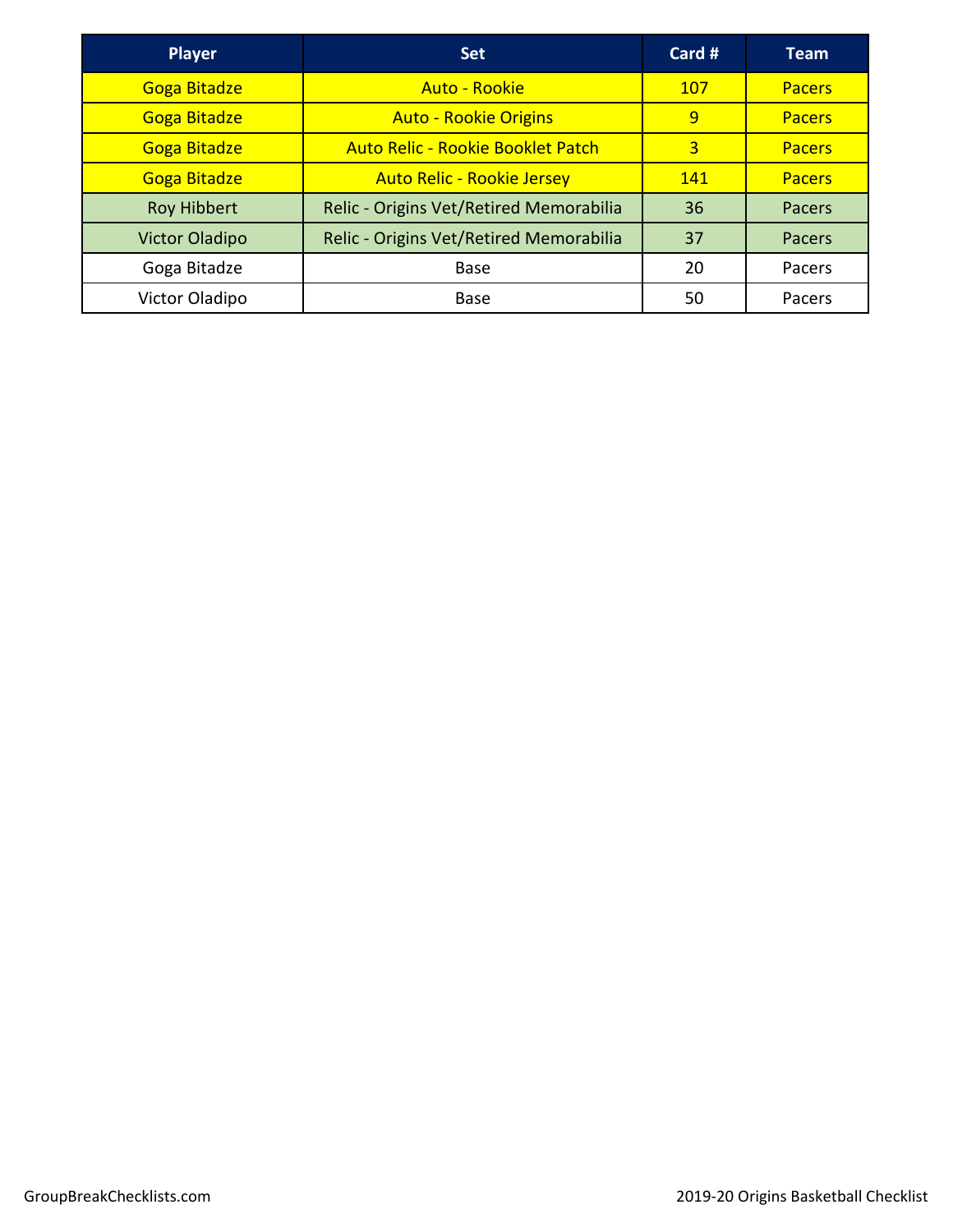| <b>Player</b>            | <b>Set</b>                                   | Card #         | <b>Team</b>     |
|--------------------------|----------------------------------------------|----------------|-----------------|
| <b>Jaxson Hayes</b>      | <b>Auto - Rookie</b>                         | 121            | <b>Pelicans</b> |
| <b>Jaxson Hayes</b>      | <b>Auto - Rookie Origins</b>                 | 23             | <b>Pelicans</b> |
| <b>Jaxson Hayes</b>      | <b>Auto Relic - Rookie Booklet Patch</b>     | 27             | <b>Pelicans</b> |
| <b>Jaxson Hayes</b>      | <b>Auto Relic - Rookie Jersey</b>            | 165            | <b>Pelicans</b> |
| <b>Jaxson Hayes</b>      | Relic - Rookie Jumbo Jerseys                 | 14             | <b>Pelicans</b> |
| Nickeil Alexander-Walker | <b>Auto - Rookie</b>                         | 135            | <b>Pelicans</b> |
| Nickeil Alexander-Walker | <b>Auto - Rookie Origins</b>                 | 37             | <b>Pelicans</b> |
| Nickeil Alexander-Walker | <b>Auto Relic - Rookie Booklet Patch</b>     | 31             | <b>Pelicans</b> |
| Nickeil Alexander-Walker | <b>Auto Relic - Rookie Jersey</b>            | 179            | <b>Pelicans</b> |
| Nickeil Alexander-Walker | Relic - Rookie Jumbo Jerseys                 | 16             | <b>Pelicans</b> |
| <b>Zion Williamson</b>   | <b>Auto - Rookie</b>                         | 109            | <b>Pelicans</b> |
| <b>Zion Williamson</b>   | <b>Auto - Rookie Origins</b>                 | $\overline{1}$ | <b>Pelicans</b> |
| <b>Zion Williamson</b>   | <b>Auto - Six Star Six Player Signatures</b> | $\overline{1}$ | <b>Pelicans</b> |
| <b>Zion Williamson</b>   | <b>Auto - Six Star Six Player Signatures</b> | $\overline{2}$ | <b>Pelicans</b> |
| <b>Zion Williamson</b>   | <b>Auto Relic - Rookie Booklet Patch</b>     | $\overline{5}$ | <b>Pelicans</b> |
| <b>Zion Williamson</b>   | <b>Auto Relic - Rookie Jersey</b>            | 143            | <b>Pelicans</b> |
| <b>Zion Williamson</b>   | Relic - Rookie Jumbo Jerseys                 | 3              | <b>Pelicans</b> |
| Brandon Ingram           | <b>Base</b>                                  | 71             | Pelicans        |
| Jaxson Hayes             | <b>Base</b>                                  | 76             | Pelicans        |
| Lonzo Ball               | <b>Base</b>                                  | 43             | Pelicans        |
| Nickeil Alexander-Walker | <b>Base</b>                                  | 37             | Pelicans        |
| Zion Williamson          | <b>Base</b>                                  | 15             | Pelicans        |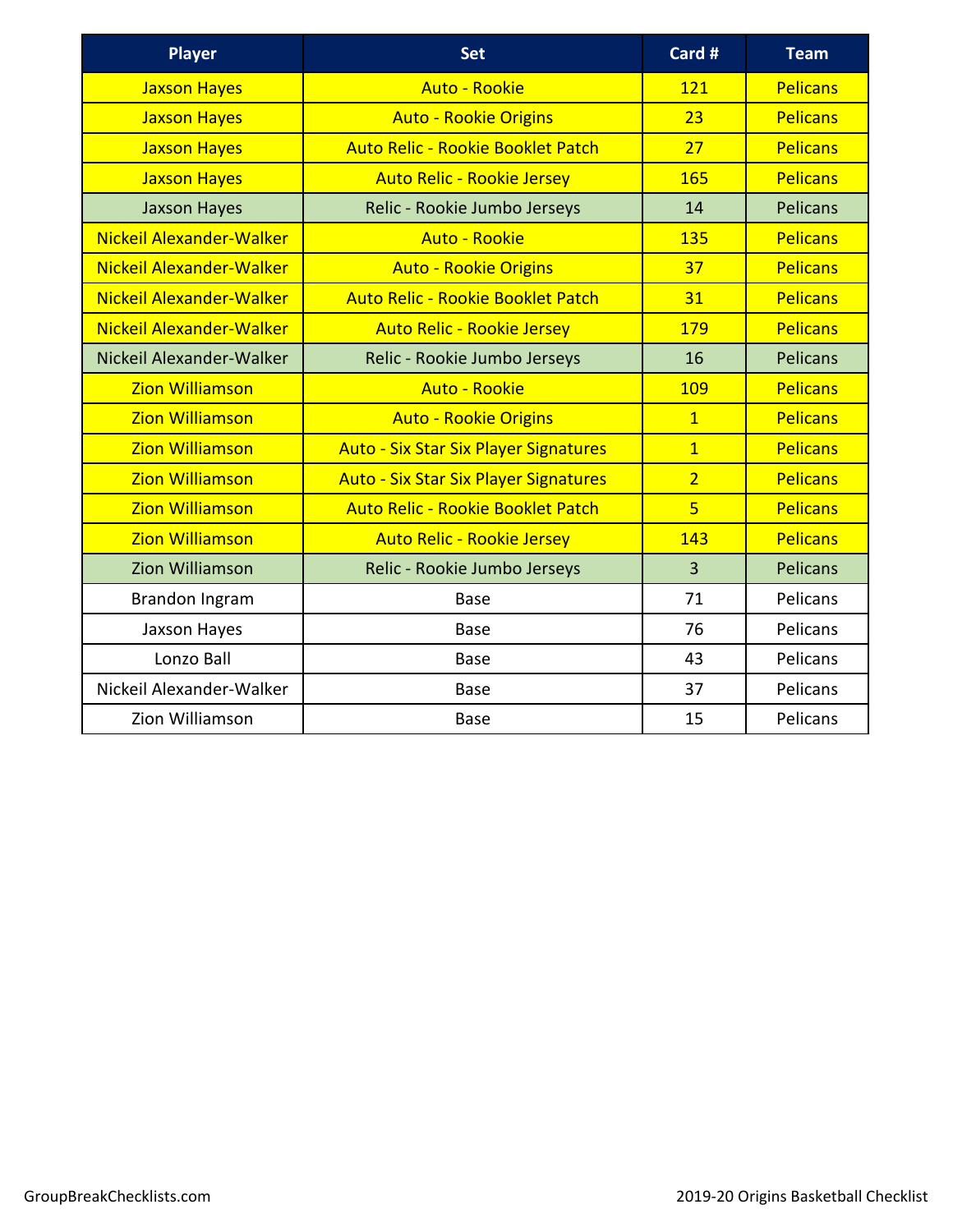| <b>Player</b>         | <b>Set</b>                               | Card #          | <b>Team</b>    |
|-----------------------|------------------------------------------|-----------------|----------------|
| <b>Andre Drummond</b> | Relic - Origins Vet/Retired Memorabilia  | 3               | <b>Pistons</b> |
| <b>Blake Griffin</b>  | Relic - Origins Vet/Retired Memorabilia  | 27              | <b>Pistons</b> |
| <b>Grant Hill</b>     | <b>Auto - Vet/Retired</b>                | 10              | <b>Pistons</b> |
| <b>Grant Hill</b>     | Relic - Origins Vet/Retired Memorabilia  | 35              | <b>Pistons</b> |
| Sekou Doumbouya       | Auto - Rookie                            | <b>115</b>      | <b>Pistons</b> |
| Sekou Doumbouya       | <b>Auto - Rookie Origins</b>             | <b>17</b>       | <b>Pistons</b> |
| Sekou Doumbouya       | <b>Auto Relic - Rookie Booklet Patch</b> | 11              | <b>Pistons</b> |
| Sekou Doumbouya       | <b>Auto Relic - Rookie Jersey</b>        | <b>159</b>      | <b>Pistons</b> |
| Sekou Doumbouya       | Relic - Rookie Jumbo Jerseys             | $6\phantom{1}6$ | <b>Pistons</b> |
| <b>Blake Griffin</b>  | <b>Base</b>                              | 81              | Pistons        |
| Sekou Doumbouya       | Base                                     | 85              | Pistons        |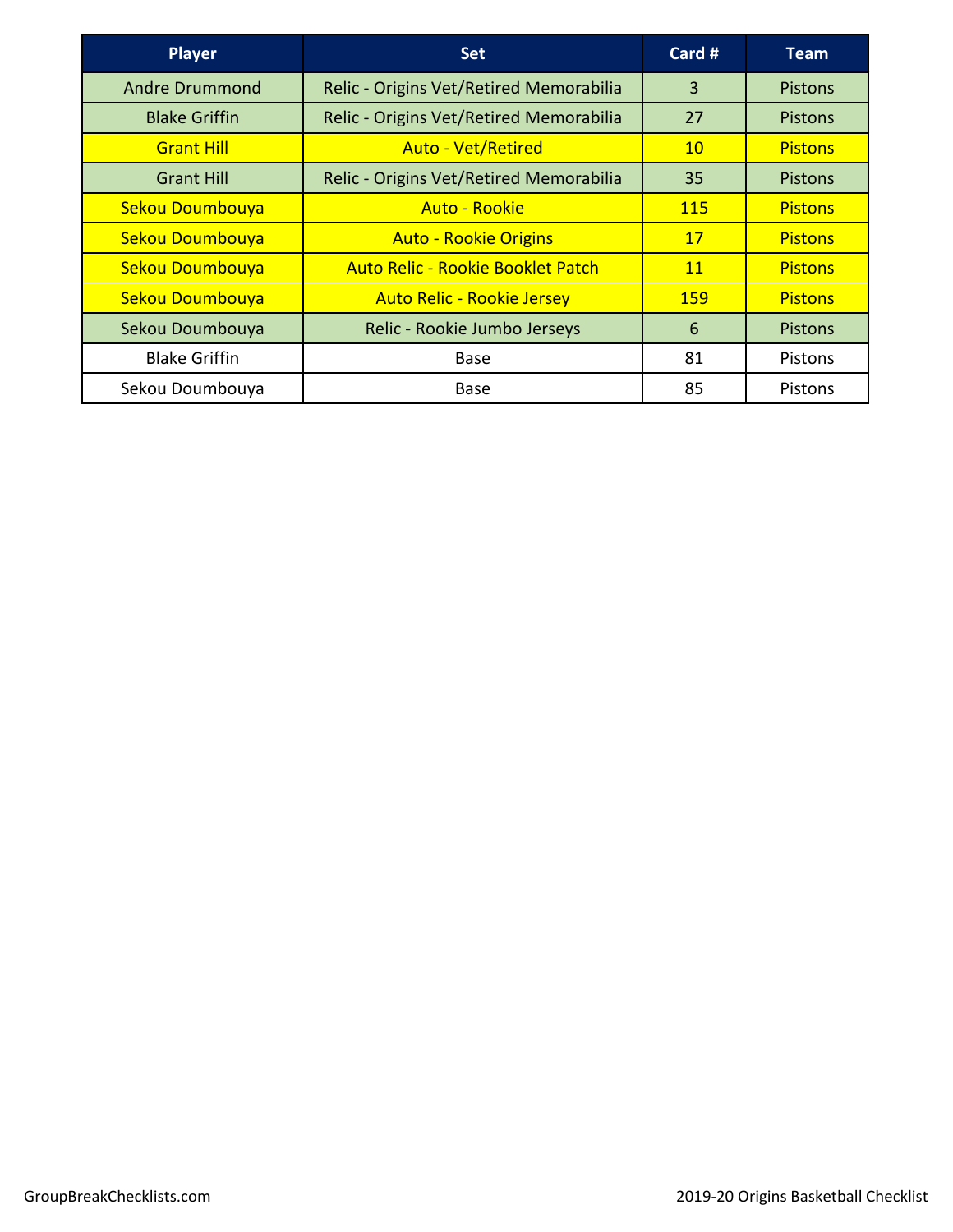| <b>Player</b>           | <b>Set</b>                              | Card # | <b>Team</b> |
|-------------------------|-----------------------------------------|--------|-------------|
| <b>Kyle Lowry</b>       | Relic - Origins Vet/Retired Memorabilia | 40     | Raptors     |
| Rondae Hollis-Jefferson | Relic - Origins Vet/Retired Memorabilia | 16     | Raptors     |
| Serge Ibaka             | Relic - Origins Vet/Retired Memorabilia |        | Raptors     |
| Kyle Lowry              | Base                                    | 14     | Raptors     |
| Pascal Siakam           | Base                                    | 49     | Raptors     |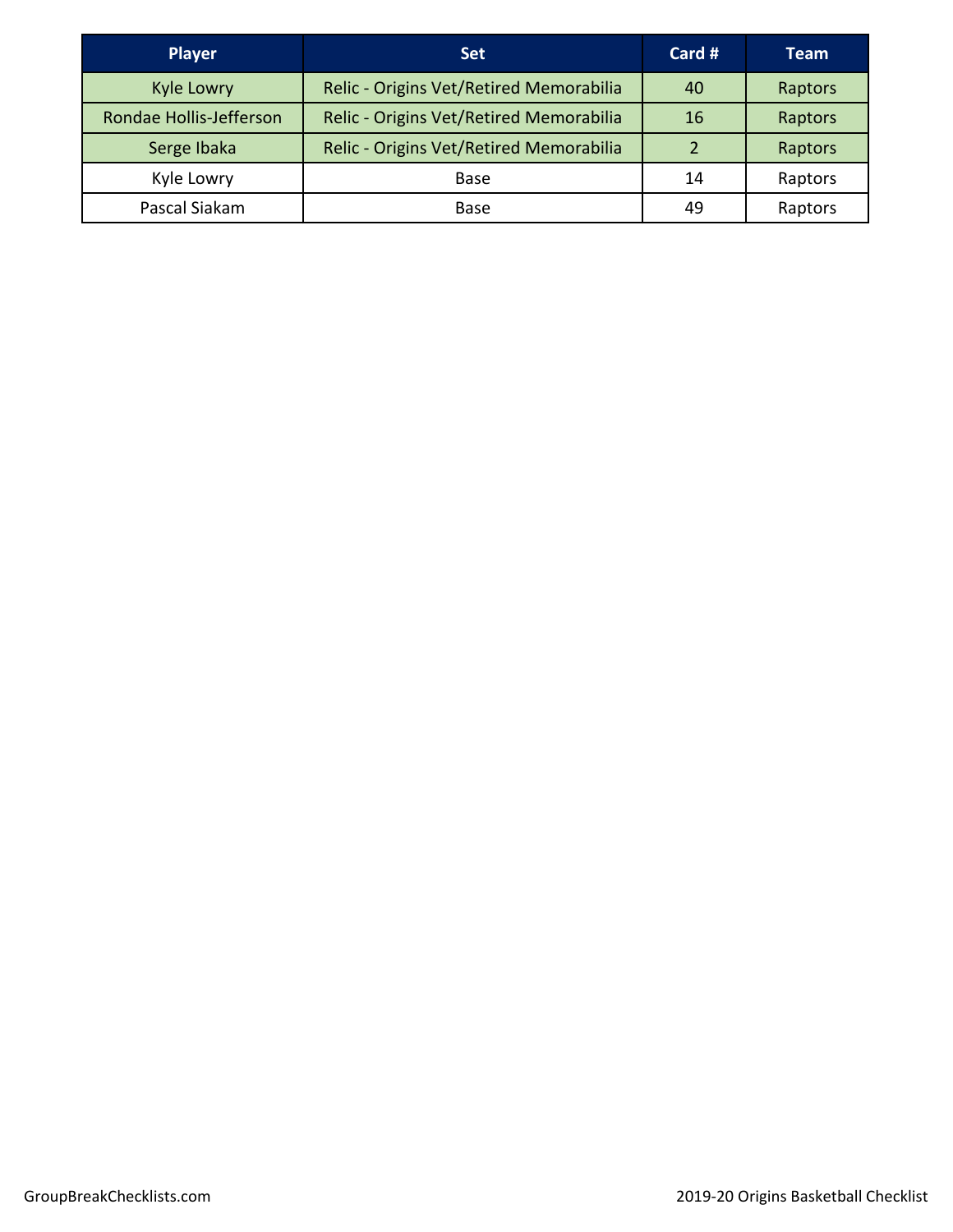| <b>Player</b>            | <b>Set</b>                              | Card # | <b>Team</b>    |
|--------------------------|-----------------------------------------|--------|----------------|
| <b>Eric Gordon</b>       | Relic - Origins Vet/Retired Memorabilia |        | Rockets        |
| <b>Hakeem Olajuwon</b>   | <b>Auto - Vet/Retired</b>               | q      | <b>Rockets</b> |
| James Harden             | Base                                    | 42     | Rockets        |
| <b>Russell Westbrook</b> | Base                                    | 89     | Rockets        |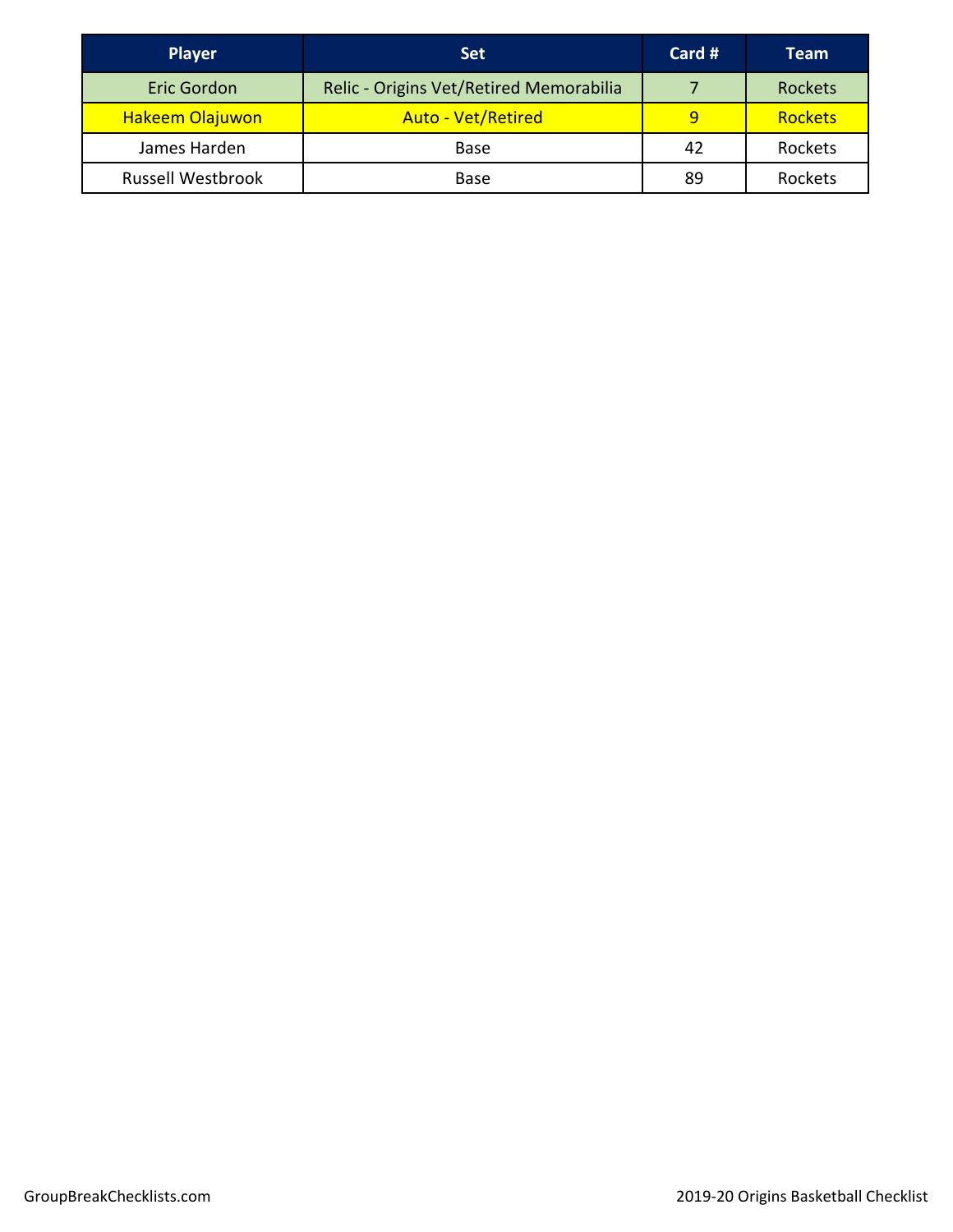| <b>Player</b>                 | <b>Set</b>                               | Card #         | <b>Team</b>  |
|-------------------------------|------------------------------------------|----------------|--------------|
| <b>DeMarre Carroll</b>        | Relic - Origins Vet/Retired Memorabilia  | 31             | <b>Spurs</b> |
| <b>Keldon Johnson</b>         | <b>Auto - Rookie</b>                     | <b>120</b>     | <b>Spurs</b> |
| <b>Keldon Johnson</b>         | <b>Auto - Rookie Origins</b>             | 12             | <b>Spurs</b> |
| <b>Keldon Johnson</b>         | <b>Auto Relic - Rookie Booklet Patch</b> | 16             | <b>Spurs</b> |
| <b>Keldon Johnson</b>         | <b>Auto Relic - Rookie Jersey</b>        | 154            | <b>Spurs</b> |
| Luka Samanic                  | <b>Auto - Rookie</b>                     | 117            | <b>Spurs</b> |
| Luka Samanic                  | <b>Auto - Rookie Origins</b>             | 19             | <b>Spurs</b> |
| Luka Samanic                  | <b>Auto Relic - Rookie Booklet Patch</b> | 13             | <b>Spurs</b> |
| Luka Samanic                  | <b>Auto Relic - Rookie Jersey</b>        | 151            | <b>Spurs</b> |
| <b>Quinndary Weatherspoon</b> | <b>Auto - Rookie</b>                     | 116            | <b>Spurs</b> |
| <b>Quinndary Weatherspoon</b> | <b>Auto - Rookie Origins</b>             | 18             | <b>Spurs</b> |
| <b>Quinndary Weatherspoon</b> | <b>Auto Relic - Rookie Booklet Patch</b> | 12             | <b>Spurs</b> |
| <b>Quinndary Weatherspoon</b> | <b>Auto Relic - Rookie Jersey</b>        | 160            | <b>Spurs</b> |
| <b>Robert Horry</b>           | <b>Auto - Vet/Retired</b>                | 16             | <b>Spurs</b> |
| DeMar DeRozan                 | Base                                     | 18             | Spurs        |
| Keldon Johnson                | Base                                     | 10             | Spurs        |
| Luka Samanic                  | <b>Base</b>                              | $\overline{2}$ | Spurs        |
| Quinndary Weatherspoon        | <b>Base</b>                              | 12             | Spurs        |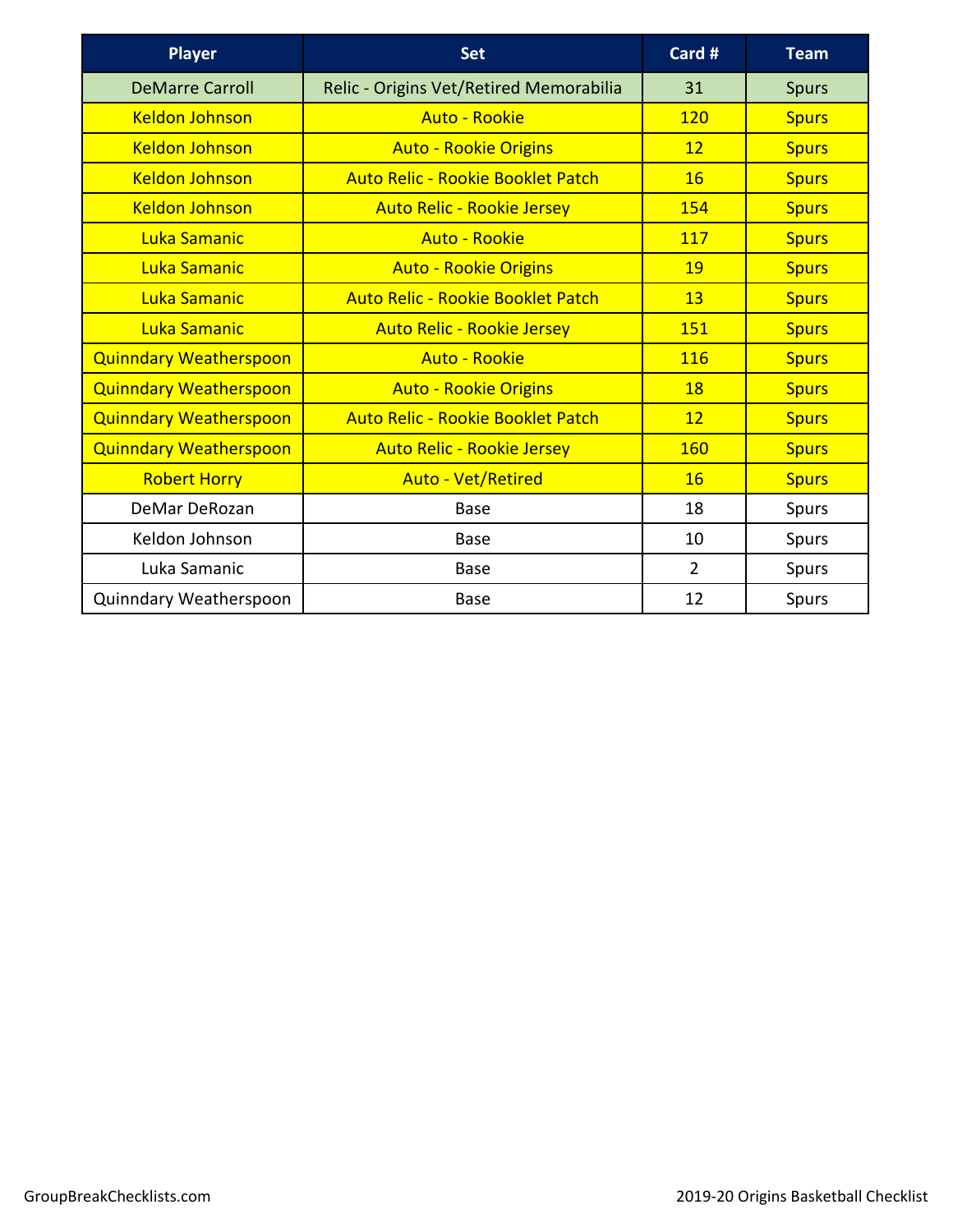| <b>Player</b>          | <b>Set</b>                                   | Card #         | <b>Team</b> |
|------------------------|----------------------------------------------|----------------|-------------|
| <b>Cameron Johnson</b> | <b>Auto - Rookie</b>                         | <b>113</b>     | <b>Suns</b> |
| <b>Cameron Johnson</b> | <b>Auto - Rookie Origins</b>                 | <b>15</b>      | <b>Suns</b> |
| <b>Cameron Johnson</b> | <b>Auto - Six Star Six Player Signatures</b> | $\overline{2}$ | <b>Suns</b> |
| <b>Cameron Johnson</b> | <b>Auto Relic - Rookie Booklet Patch</b>     | 19             | <b>Suns</b> |
| <b>Cameron Johnson</b> | <b>Auto Relic - Rookie Jersey</b>            | <b>157</b>     | <b>Suns</b> |
| Cameron Johnson        | Relic - Rookie Jumbo Jerseys                 | 5              | <b>Suns</b> |
| <b>Ty Jerome</b>       | <b>Auto - Rookie</b>                         | 108            | <b>Suns</b> |
| <b>Ty Jerome</b>       | <b>Auto - Rookie Origins</b>                 | 10             | <b>Suns</b> |
| <b>Ty Jerome</b>       | <b>Auto Relic - Rookie Booklet Patch</b>     | $\overline{4}$ | <b>Suns</b> |
| <b>Ty Jerome</b>       | <b>Auto Relic - Rookie Jersey</b>            | 142            | <b>Suns</b> |
| Cameron Johnson        | <b>Base</b>                                  | 65             | Suns        |
| Deandre Ayton          | <b>Base</b>                                  | 9              | Suns        |
| Devin Booker           | <b>Base</b>                                  | 23             | Suns        |
| Ty Jerome              | <b>Base</b>                                  | 46             | Suns        |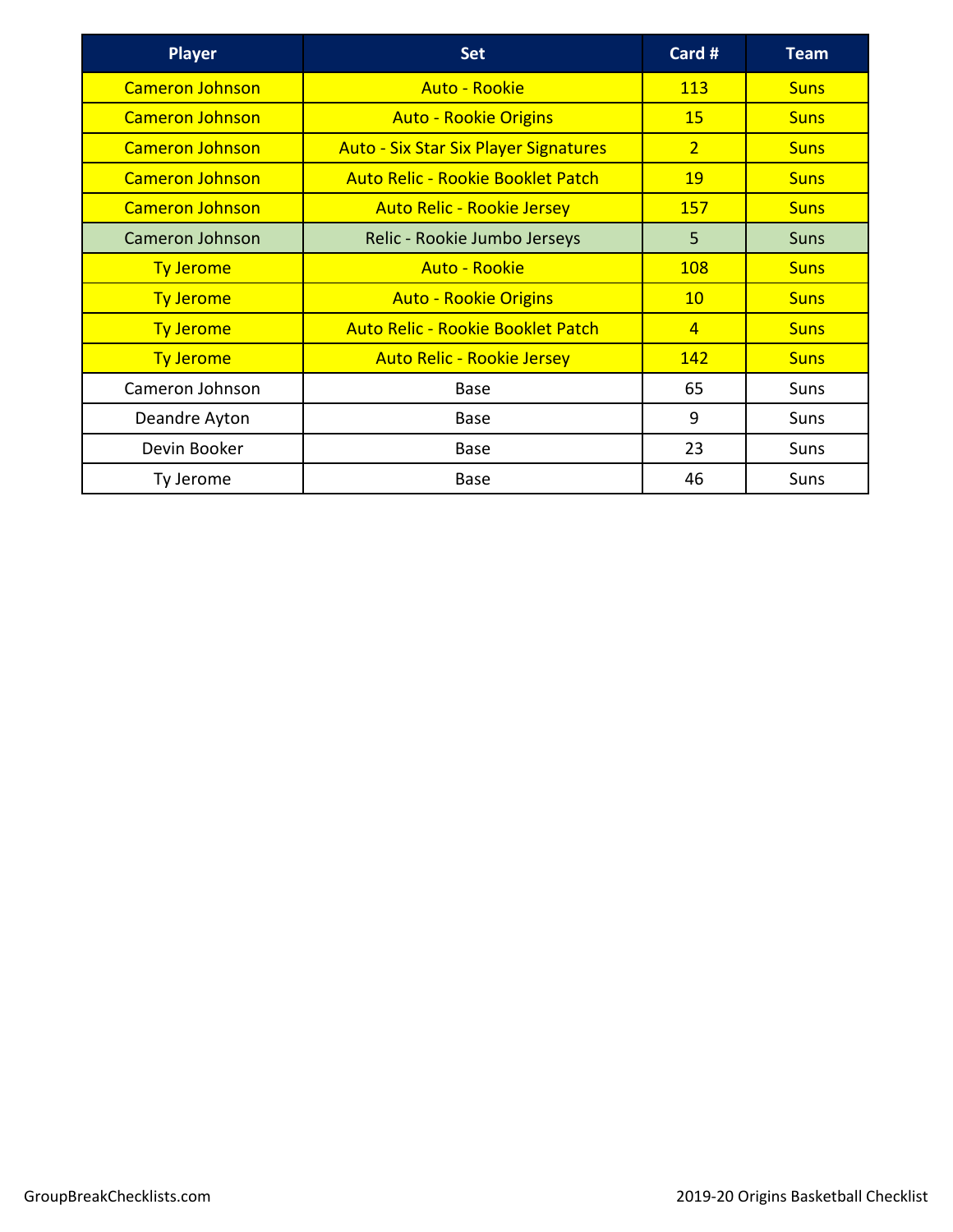| <b>Player</b>       | <b>Set</b>                              | Card # | <b>Team</b> |
|---------------------|-----------------------------------------|--------|-------------|
| Dennis Schroder     | Relic - Origins Vet/Retired Memorabilia | 38     | Thunder     |
| <b>Steven Adams</b> | Relic - Origins Vet/Retired Memorabilia | 10     | Thunder     |
| Chris Paul          | Base                                    | 61     | Thunder     |
| Darius Bazley       | Base                                    | 41     | Thunder     |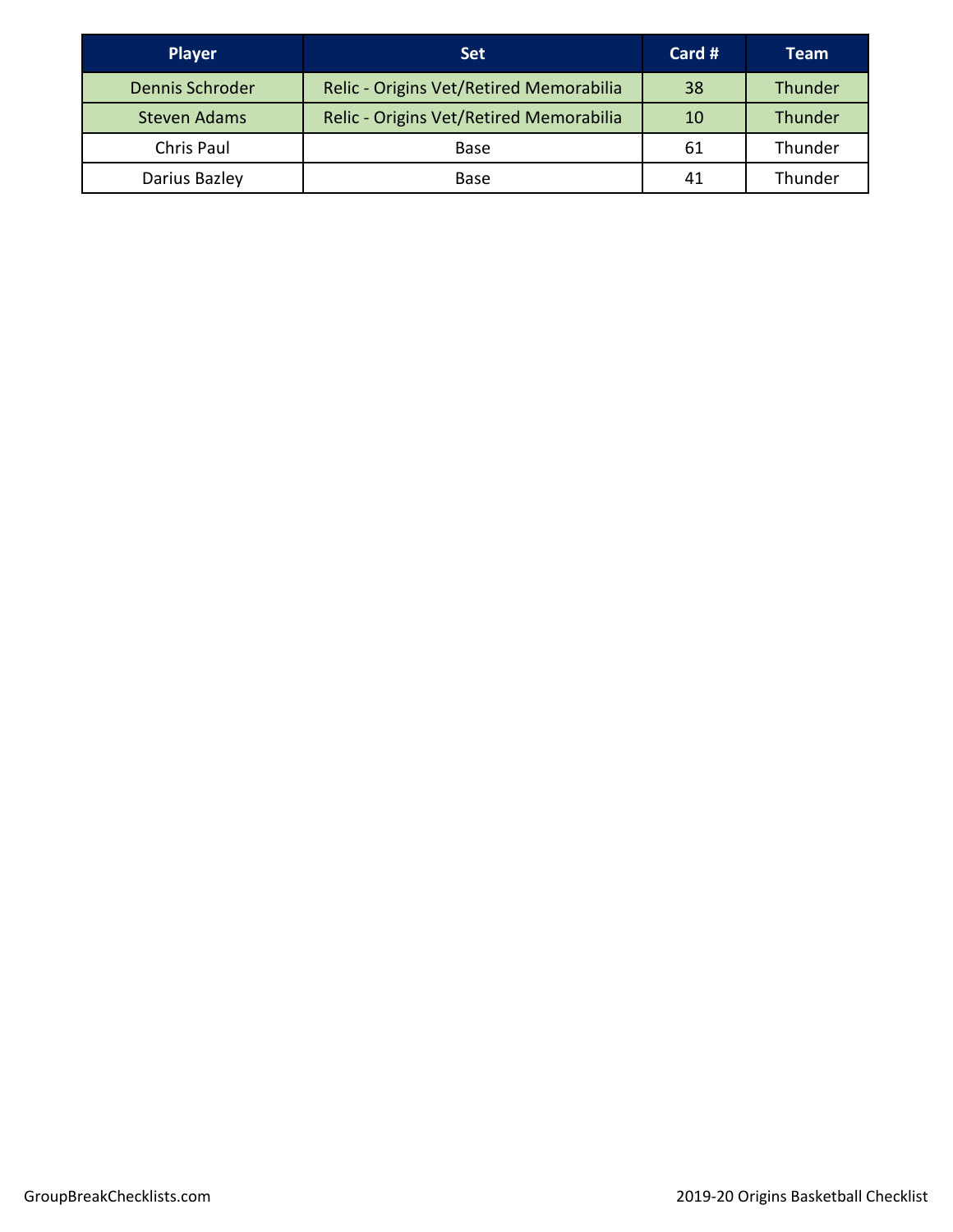| <b>Player</b>             | <b>Set</b>                                   | Card #          | <b>Team</b>         |
|---------------------------|----------------------------------------------|-----------------|---------------------|
| <b>Andrew Wiggins</b>     | Relic - Origins Vet/Retired Memorabilia      | 22              | <b>Timberwolves</b> |
| Jarrett Culver            | <b>Auto - Rookie</b>                         | 101             | <b>Timberwolves</b> |
| Jarrett Culver            | <b>Auto - Rookie Origins</b>                 | $\overline{3}$  | <b>Timberwolves</b> |
| <b>Jarrett Culver</b>     | <b>Auto - Six Star Six Player Signatures</b> | $\overline{1}$  | <b>Timberwolves</b> |
| <b>Jarrett Culver</b>     | <b>Auto Relic - Rookie Booklet Patch</b>     | $\overline{7}$  | <b>Timberwolves</b> |
| <b>Jarrett Culver</b>     | <b>Auto Relic - Rookie Jersey</b>            | 145             | <b>Timberwolves</b> |
| <b>Jarrett Culver</b>     | Relic - Rookie Jumbo Jerseys                 | $\overline{4}$  | <b>Timberwolves</b> |
| <b>Jaylen Nowell</b>      | <b>Auto - Rookie</b>                         | 114             | <b>Timberwolves</b> |
| <b>Jaylen Nowell</b>      | <b>Auto - Rookie Origins</b>                 | 16              | <b>Timberwolves</b> |
| <b>Jaylen Nowell</b>      | <b>Auto Relic - Rookie Booklet Patch</b>     | 20              | <b>Timberwolves</b> |
| <b>Jaylen Nowell</b>      | <b>Auto Relic - Rookie Jersey</b>            | 158             | <b>Timberwolves</b> |
| <b>Karl-Anthony Towns</b> | <b>Auto - Vet/Retired</b>                    | $6\overline{6}$ | <b>Timberwolves</b> |
| <b>Karl-Anthony Towns</b> | Relic - Origins Vet/Retired Memorabilia      | 12              | Timberwolves        |
| <b>Kevin Garnett</b>      | <b>Auto - Vet/Retired</b>                    | $\overline{7}$  | <b>Timberwolves</b> |
| <b>Kevin Garnett</b>      | Relic - Origins Vet/Retired Memorabilia      | 1               | <b>Timberwolves</b> |
| Jarrett Culver            | Base                                         | 73              | Timberwolves        |
| Jaylen Nowell             | <b>Base</b>                                  | 86              | Timberwolves        |
| Karl-Anthony Towns        | <b>Base</b>                                  | 17              | Timberwolves        |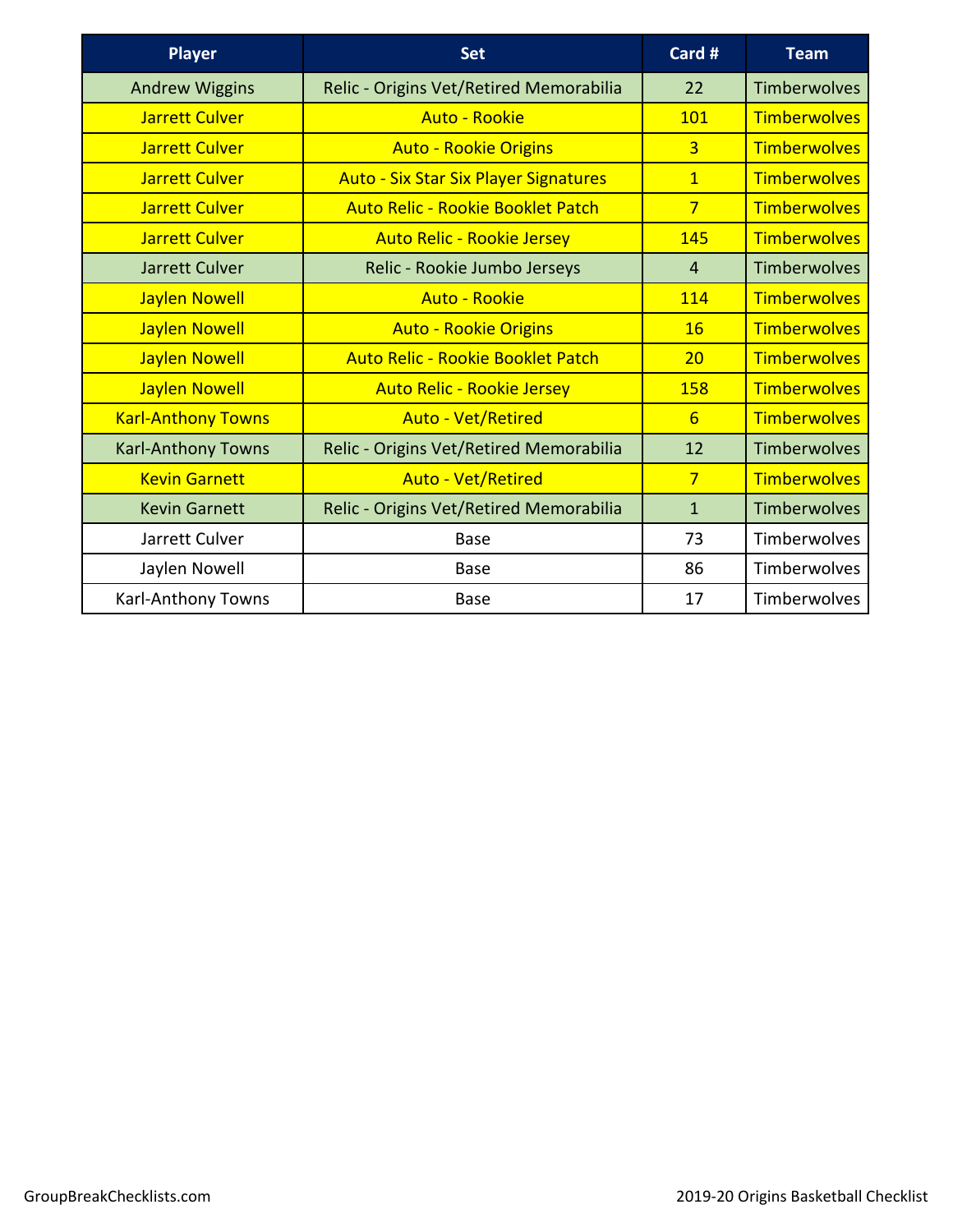| <b>Player</b>        | <b>Set</b>                               | Card #          | <b>Team</b>     |
|----------------------|------------------------------------------|-----------------|-----------------|
| <b>Eric Paschall</b> | <b>Auto - Rookie</b>                     | <b>132</b>      | <b>Warriors</b> |
| <b>Eric Paschall</b> | <b>Auto - Rookie Origins</b>             | 34              | <b>Warriors</b> |
| <b>Eric Paschall</b> | <b>Auto Relic - Rookie Booklet Patch</b> | 38              | <b>Warriors</b> |
| <b>Eric Paschall</b> | <b>Auto Relic - Rookie Jersey</b>        | <b>176</b>      | <b>Warriors</b> |
| Jordan Poole         | <b>Auto - Rookie</b>                     | <b>110</b>      | <b>Warriors</b> |
| Jordan Poole         | <b>Auto - Rookie Origins</b>             | $\overline{2}$  | <b>Warriors</b> |
| <b>Jordan Poole</b>  | <b>Auto Relic - Rookie Booklet Patch</b> | $6\overline{6}$ | <b>Warriors</b> |
| Jordan Poole         | <b>Auto Relic - Rookie Jersey</b>        | 144             | <b>Warriors</b> |
| <b>Kevin Durant</b>  | <b>Auto - Vet/Retired</b>                | $\overline{2}$  | <b>Warriors</b> |
| D'Angelo Russell     | <b>Base</b>                              | 4               | <b>Warriors</b> |
| <b>Eric Paschall</b> | Base                                     | 34              | <b>Warriors</b> |
| Jordan Poole         | <b>Base</b>                              | 30              | <b>Warriors</b> |
| Klay Thompson        | Base                                     | 29              | <b>Warriors</b> |
| <b>Stephen Curry</b> | <b>Base</b>                              | 5               | <b>Warriors</b> |